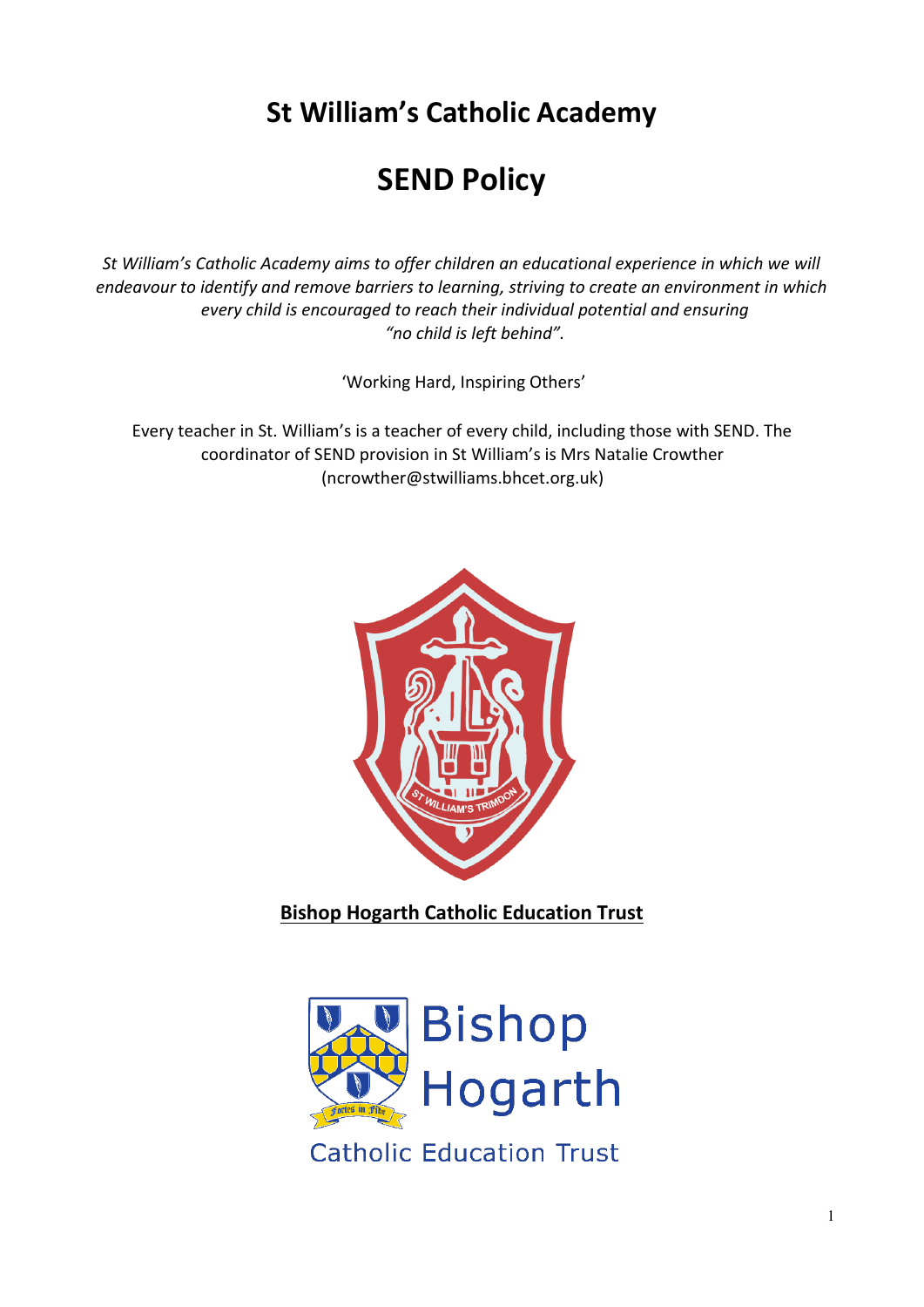## **Compliance**

This policy complies with the statutory requirement laid out in the Special Educational Needs and Disability Regulations (2014), updated in 2015. It has been written with reference to the following guidance and documents:

- Equality Act 2010: advice for schools
- Schools SEN Information Report Regulations (2014) (see www.sendgateway.org.uk)
- The Children and Families Act 2014
- The Special Educational Needs (Personal Budgets) Regulations 2014
- Keeping Children Safe in Education Guidance, 2016
- Statutory Guidance on Supporting Pupils at School with Medical Conditions, 2014 The Mental Capacity Act 2005

At a local level and in order to secure consistency across the Multi Academy Trust, we have also referred to relevant documents on the Bishop Hogarth Catholic Education Trust website, most notably the Anti – Harassment and Bullying Policy and the Safeguarding Children / Child Protection Policy. All other key documents are set out in the Appendices at the end of this policy.

## **Aim & Objectives**

## Aim

Our vision for children with special educational needs and disabilities is the same as for all children and young people – that they achieve well in their early years, at school and in college, and lead happy and fulfilled lives.

We value all of our pupils. We believe that all children have an equal right to an education, which enables them to develop fully their personal, social and intellectual potential. At St William's Catholic Academy, we have a commitment to high achievement and strive to provide all our children with a quality education, appropriately matched to their particular needs.

## **Contextual information**

St William's Catholic Academy is a successful Catholic primary school and part of the Bishop Hogarth Catholic Academy Trust. Our wonderful school nurtures children who are caring, skilled and confident with an enthusiasm for learning which forms a foundation for lifelong learning. Our children are taught by wonderful, dedicated teachers within a diverse skills-based creative curriculum.

Staff, Governors, Pupils and Parents are extremely proud of the school and all work hard to ensure its continued success. Our school is a happy, vibrant place of learning where we all value, respect and appreciate each other. We know our children very well and can personalise their challenges in an environment that is safe, secure and non judgemental.

The current context of our school is as follows: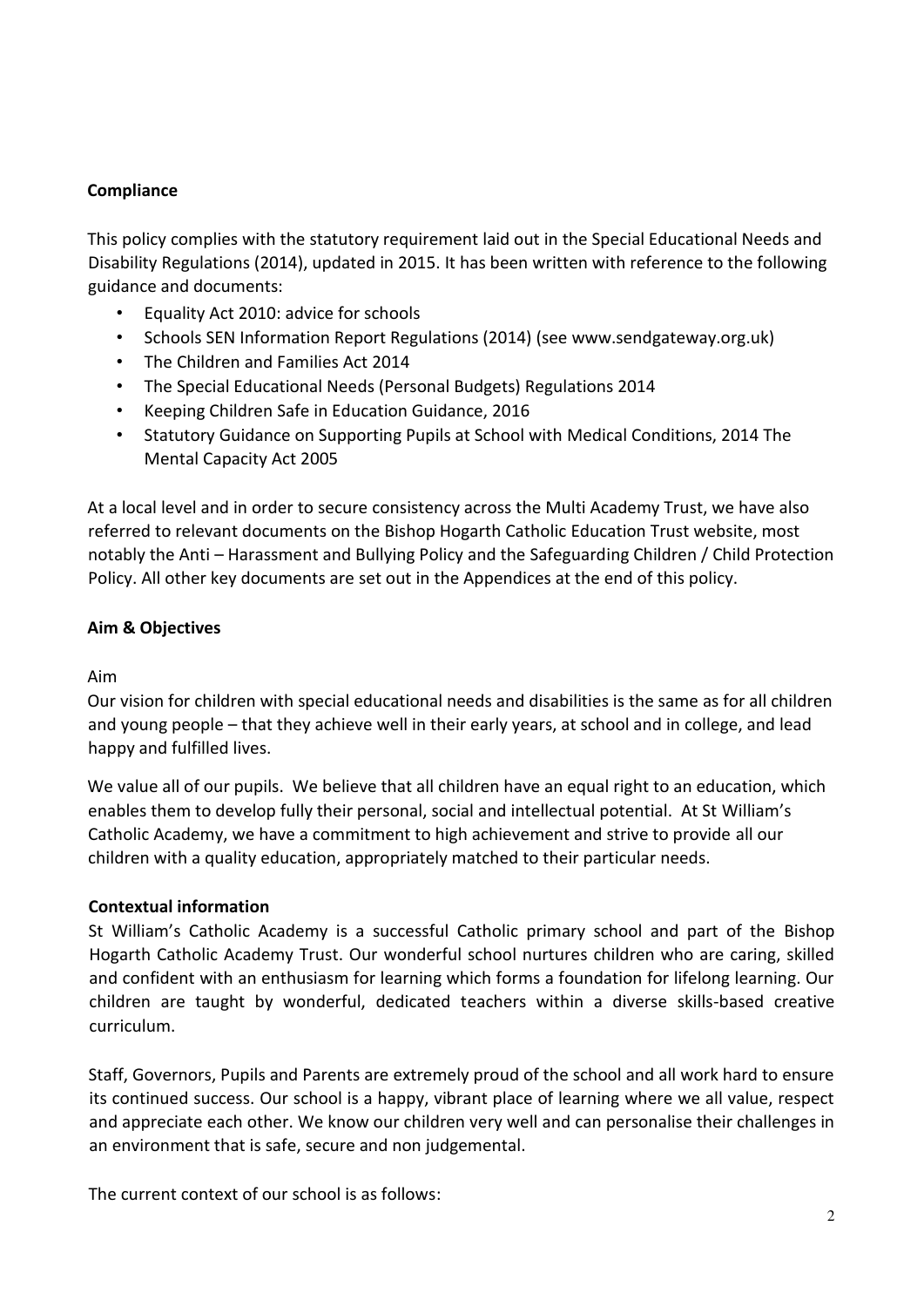- We have 136 children on roll currently from Reception to Year 6. We also have a Governor led nursery for up to 19 children.
- Our last Ofsted inspection took place in January 2013 when the school was judged to be outstanding in all areas.
- The vast majority of pupils are of White British heritage and speak English as their first language
- The percentage of pupils on FSM (Ever 6) is lower than national. September 2018 8% eligible for Free School Meals
- 13% of children within the school have a Special Educational Need. The majority of these are registered as Special Needs Support with no children having an EHC plan. The majority of children, who have Special Educational Needs, have social, emotional and mental health needs. This is our primary need.

We value the strong support we receive from parents and carers. We have a team of committed staff, who consistently encourage pupils to be the best they can be and ensure that children leave for secondary school with as fully rounded an education as possible.

# **Objectives**

- 1. That our school philosophy, as outlined above, underpins all of our actions and is actively promoted by all members of the school community.
- 2. That all children, whatever their gender, ability, ethnic origin, social background or disability have access to a broad, balanced, relevant and differentiated curriculum.
- 3. That we have high expectations of all children in all areas of school life.
- 4. That we promote positive partnerships with:
	- Parents involving them in children's learning programmes and achievements
	- Children so that where possible they are aware of their personal targets and receive positive reinforcement
	- External agencies to receive support and guidance on providing further for our children with a special educational need or disability.
- 5. That our policy and procedures for special educational needs and disabilities are known, understood and followed by all members of staff in order that:
	- we have in place a consistently applied framework for identifying those children whose individual needs will require intervention/additional support
	- we always strive to produce a consistent, high level of relevant education for all children
- 6. To provide relevant staff training.
- 7. To provide the SEND coordinator (SENDCO) with time to monitor the children's progress, especially in relation to teaching and learning, preparing applications for additional support and guidance from external agencies or the local authority where necessary to support progress, development of learning support plans, short notes, Educational Health Care Plans (EHCP, preparation for and after annual statutory reviews and the regular evaluation of the effectiveness of planning and policy.
- 8. To offer a system of assessment, recording and reporting which is easily managed, accessible and clearly linked to the SEND policy.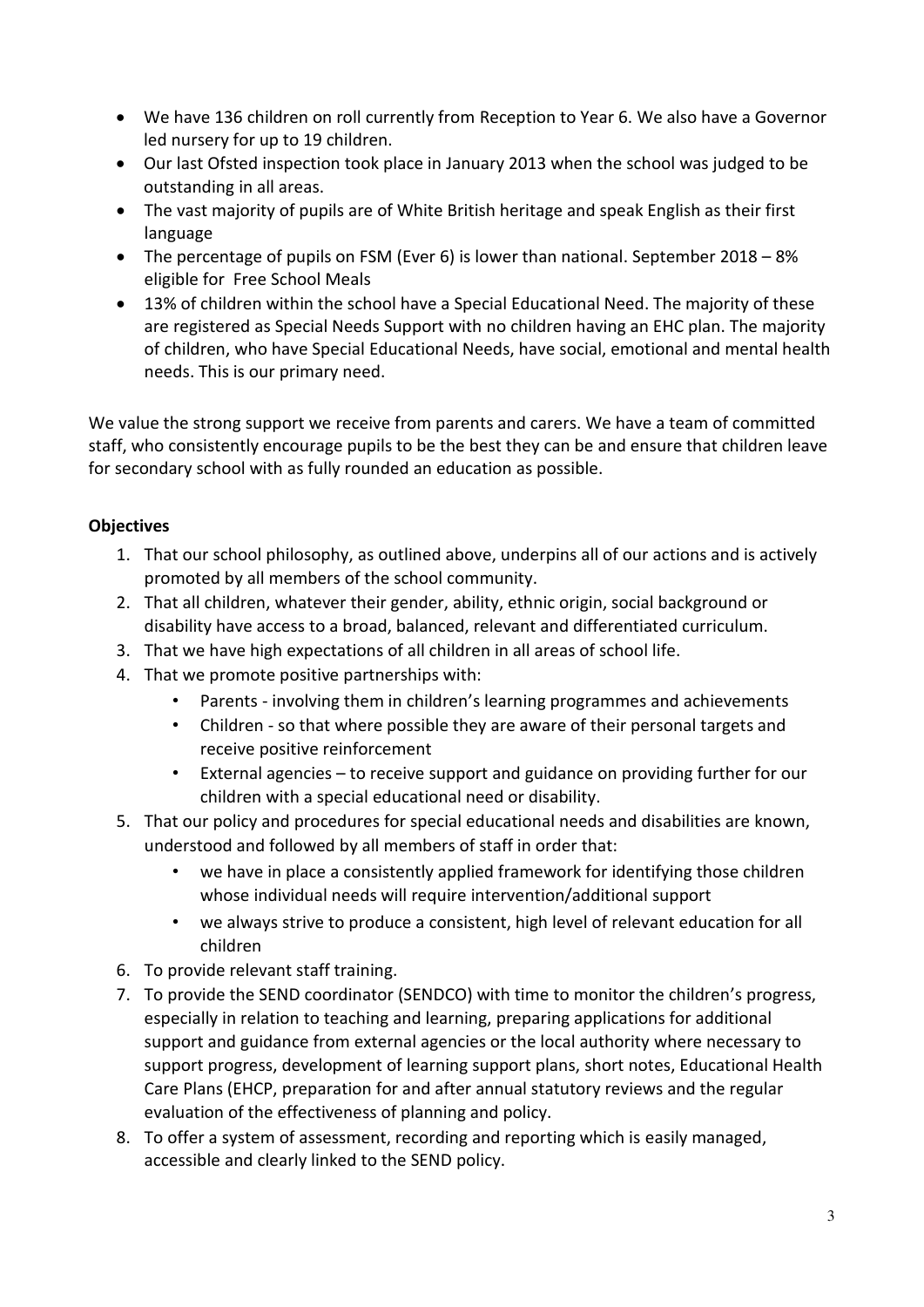- 9. To provide a clear structure for the management of specialist support and curriculum intervention strategies (e.g. timetables, working guidance for support staff).
- 10. To help or co-ordinate production of support plans, short notes and EHCP, which are consistently formulated, manageable and implemented as an integral part of short term planning and teaching.

## **Identifying Special Educational Needs**

The procedure at work within St William's Catholic Academy is in accordance with the Special Educational Needs and Disability Code of Practice: 0-25 years (2015) which states:

"Children's SEN are generally thought of in the following four broad areas of need and support…" (See Chapter 6, paragraph 6.28 onwards, for a fuller explanation)

> \*communication and interaction \*cognition and learning \*social, emotional and mental health \*sensory and/or physical needs

If a child appears to be behind expected levels, or their progress gives cause for concern, staff will consider all the information about the child's learning and development from within and beyond the setting. Together with the observations of parents, this information is considered in order to make informed decisions about whether or not a child has SEND.

Where a child has a significantly greater difficulty in learning than their peers, or a disability that prevents or hinders them from making use of the facilities in St. William's, staff will ensure that special educational provision, matched to the child's identified need is put in place.

A child will not be regarded as having a learning difficulty solely because the language of the home differs from the language in which he/she is primarily taught. However, it may be that in the short term, children with little knowledge of English will need extra support to enable them to develop a functional use of the language. As part of classroom practice, we carry out ongoing recording of attainment and progress in line with agreed school procedures. Teachers may identify learning difficulties that are being masked by EAL. In such cases, the teacher will liaise with the SENDCO.

## **Principles of identification**

We see these categories as a useful tool in helping us to develop appropriate action plans, in collaboration with the child and their parents / carers and sometimes with the help of specialists in those areas, in order to improve learning outcomes. We recognise that putting children into any 'category' can potentially diminish the effectiveness of support. 'Labels' can become a selffulfilling prophecy and contribute to a dismal, limiting experience for children and young people. We work to consciously counteract this possibility, by viewing categorization as a crude but helpful tool that is not allowed to become an end in itself. Accurate identification helps us to provide the most suitable provision for each learner. We seek to base provision on an understanding of each individual's strengths and needs, addressed through well-evidenced interventions targeted at areas of difficulty and using specialist equipment or software, where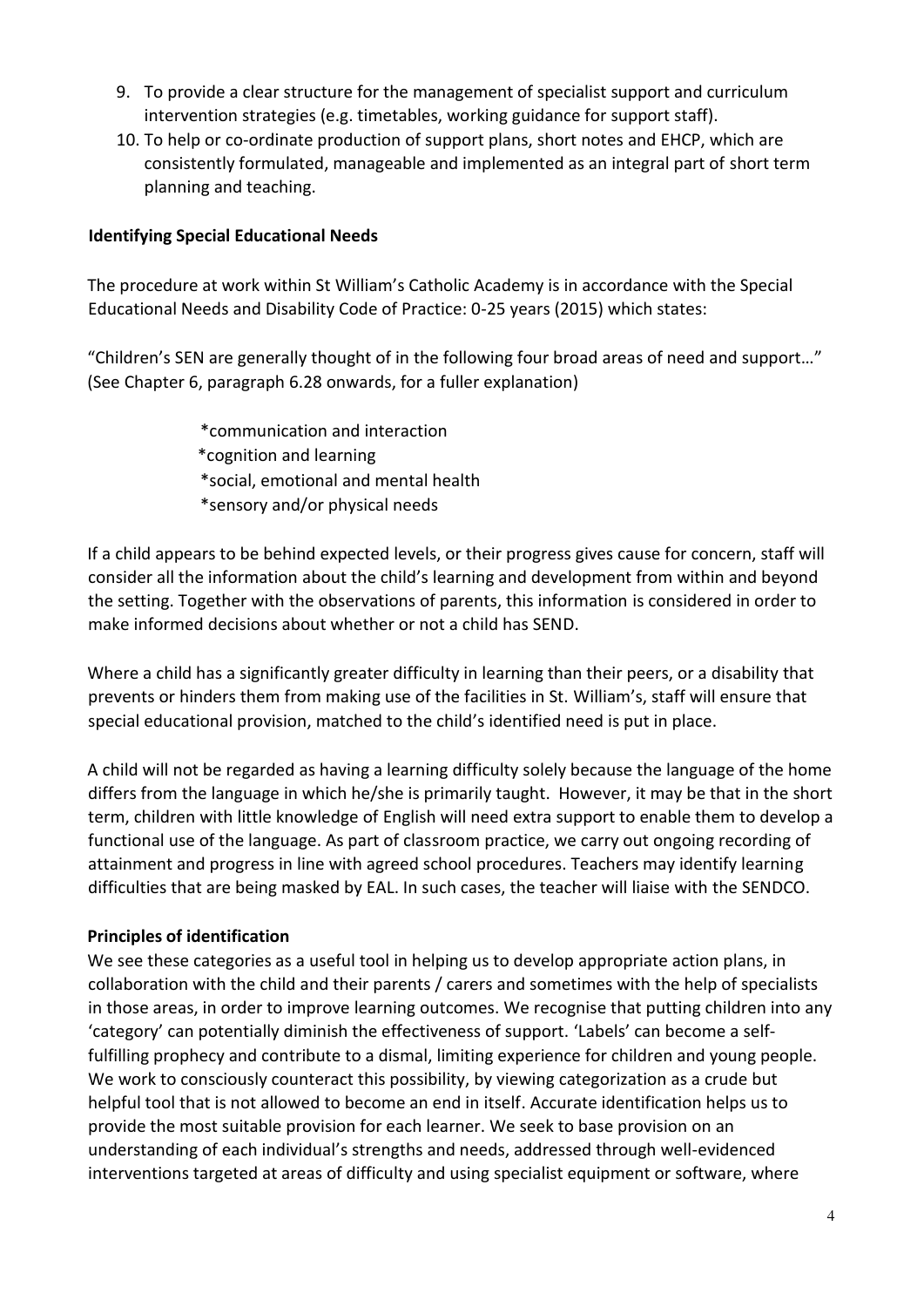appropriate. Importantly, we recognise that all children within a category are individuals with essentially quite different personalities, needs and aspirations.

#### **Strategic overview**

We routinely analyse the take-up of activities by our pupils who have SEND, to check that these groups of pupils are engaging in the school's activities (and those offered via the Multi Academy Trust) alongside pupils who do not have SEND. The mechanism for this process at St. William's is through Senior Leadership Team (LT) meetings. Identification of SEND is built into our approach to monitoring the progress and development of all pupils. We take a systematic approach, which ensures that clear, agreed referral procedures are followed. This approach ensures that parents/carers are always actively listened to and involved if staff, or indeed the parents/carers themselves suspect that their child may have SEND. Our processes are detailed below under 'A Graduated Approach.' Senior Leaders and SENDCO also seek to identify patterns in the identification of SEND within cohorts and compare these with national data. This can greatly assist the development of whole school planning, especially where there are particular types of need identified within a cohort. It assists us with the development of high quality teaching by sharing best practice and highlights focus areas for staff training. Various issues can affect progress and attainment, whilst not in themselves, constituting SEND. These areas include:

- Disability (whilst the Code of Practice outlines the 'reasonable adjustment' duty for all schools provided under current Disability Equality legislation, these alone do not constitute SEN)
- Attendance and Punctuality
- Health and Welfare
- EAL
- Being in receipt of Pupil Premium Grant
- Being a Looked After Child
- Being a child of Serviceman/woman

Children who are identified as being affected by issues in one or more of these areas will be closely monitored via the school's usual data analysis systems of half term data analysis, in conjunction with the assessment coordinator within school and in discussion with school's SLT. Where progress is highlighted as a concern, relevant staff will work in close collaboration with parents/carers and any relevant specialist.

Behavioural concerns will always be examined by experienced staff who know the child well. In doing so, we will be able to determine the extent to which this may form an underlying response to social, mental health or emotional needs. Concerns can be swiftly addressed, in close collaboration with parents/carers and with possible input from a multi-agency approach, if housing, family or other domestic circumstances are thought to be contributing to the presenting behaviours. Assessments may be used to determine whether there are any causal factors such as undiagnosed learning difficulties, difficulties with communication or mental health issues. We also remain alert to the impact of bullying or bereavement, which can sometimes have a severe impact on well-being and sometimes (though certainly not always) lead to SEN, especially if unaddressed. For problems of a 'one-off' or temporary nature, behavioural issues will not usually be referred to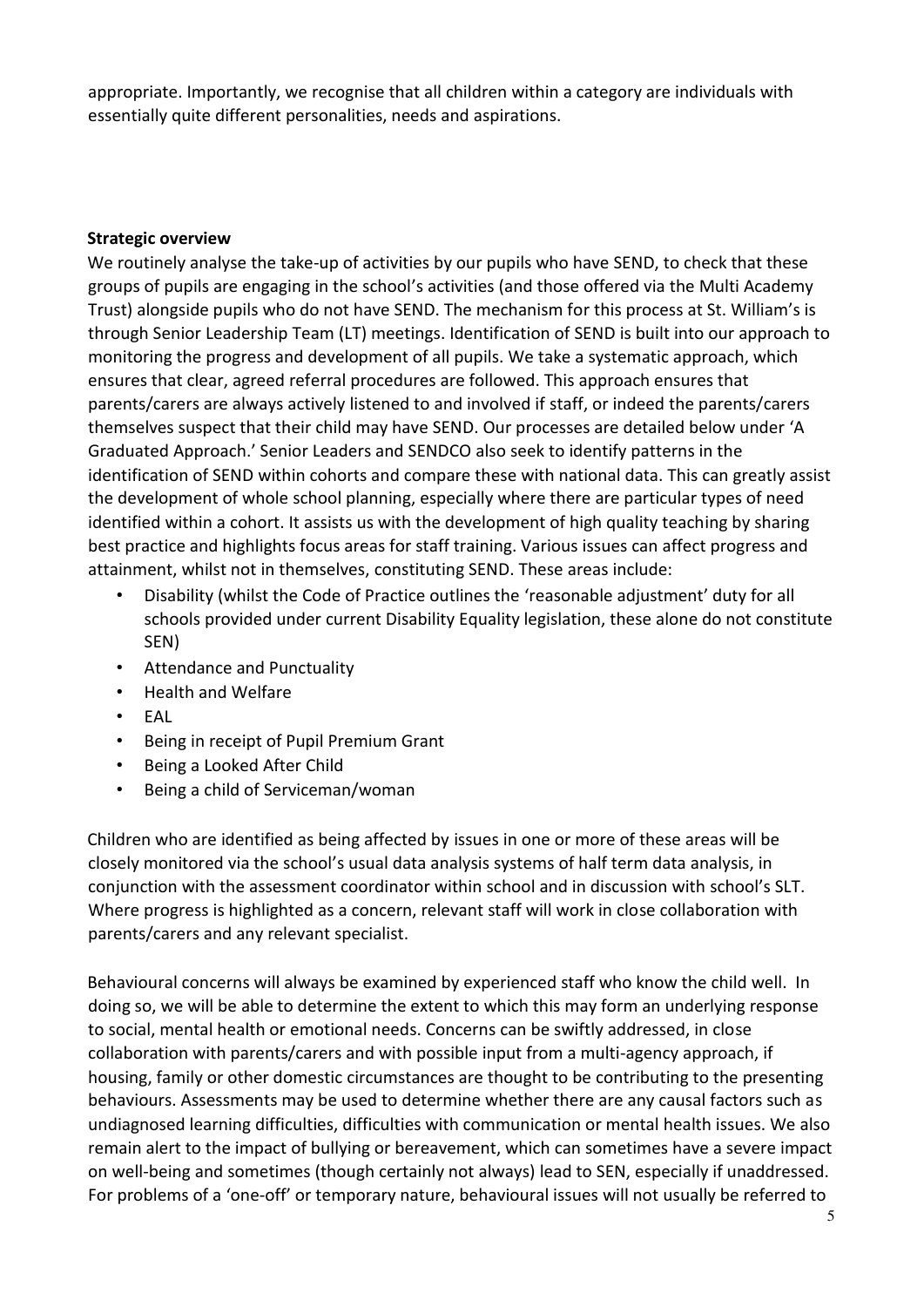the SENDCO. Instead, the school's usual systems of sanction and reward will be applied, as appropriate, in line with the school's Behaviour and Discipline Policy. Where problems with a child's behaviour persist, despite the provision of a burst of support, the question of whether or not the child may have SEN receives serious consideration.

## **Managing Pupils' Needs on the SEN Register – The Graduated Approach**

Parents and carers, as well as the child him/herself, are involved at every stage of the 'assess, plan, do, review' cycle and their wishes, views and feelings are always taken into account. This applies to all SEND provision made by the school, whatever level of support is identified as necessary to support all round progress.

In response to the Code of Practice 2015, we have taken a 2-step approach to additional needs that are managed across the school before the point of entry onto the SEN Register. Our process of graduated support begins with 'Emerging Needs' then moves through 'Targeted Support.' Increasing complexity of need will demand 'SEN Support,' as outlined below. Where significant, persisting and complex needs do not respond well to evaluated, adapted support at this level, then an extensive assessment of the child's SEND will be sought from the Local Authority (LA). This takes place in close consultation with the child and in partnership with their parents/carers, as well as with any relevant external agencies.

LA SEN Officers assist with this process, along with Parent Partnership Officers provided by them, as appropriate. Where the LA decides that a full assessment is necessary, this may result in the joint development of an Education, Health and Care Plan (EHC Plan.)

## **Identification of Level of Need**

Experience teaches us that most children with additional needs will present with needs best managed under one of the following descriptions of levels of need:

1. Temporary and likely to respond well to a short burst of more focused support via the 'Emerging Needs' approach. Children's needs are outlined and targets are set using a 'short note.' 2. More persistent but likely to respond well to consistent approaches and personalisation of the curriculum as recommended via 'a Support Plan', collaboratively drawn up with the child, parents/carers, the SENDCO, the Class Teacher and other key support staff. This is known as 'Targeted Support.' The Support Plan may feature some advice from external agencies, especially where these agencies have recommended specific strategies known to be effective within their area of expertise, to help the child to make progress in academic and / or personal development terms.

3. More complex and substantial needs, where effective management relies on not only specialist educational expertise but also regular input from either health care professionals, social care or both. Here the level of provision is described as SEN Support. Children at this level may have had an assessment of their needs carried out by the LA, but it has been decided that their needs can be met from within usual delegated funds, occasionally supplemented by the LA. A child's Support Plan will be re-assessed in consultation with the child, parents and will update targets based on advice from any outside agencies who have assessed the child.

4. Significant and complex needs, where a Statement of SEN or an Education, Health and Care Plan may be necessary. EHC Plans have now replaced Statements issued before the first publication of the new Code of Practice in 2014. The need for these is determined via a full assessment, in accordance with the Code, where appropriate. A child may arrive at St. William's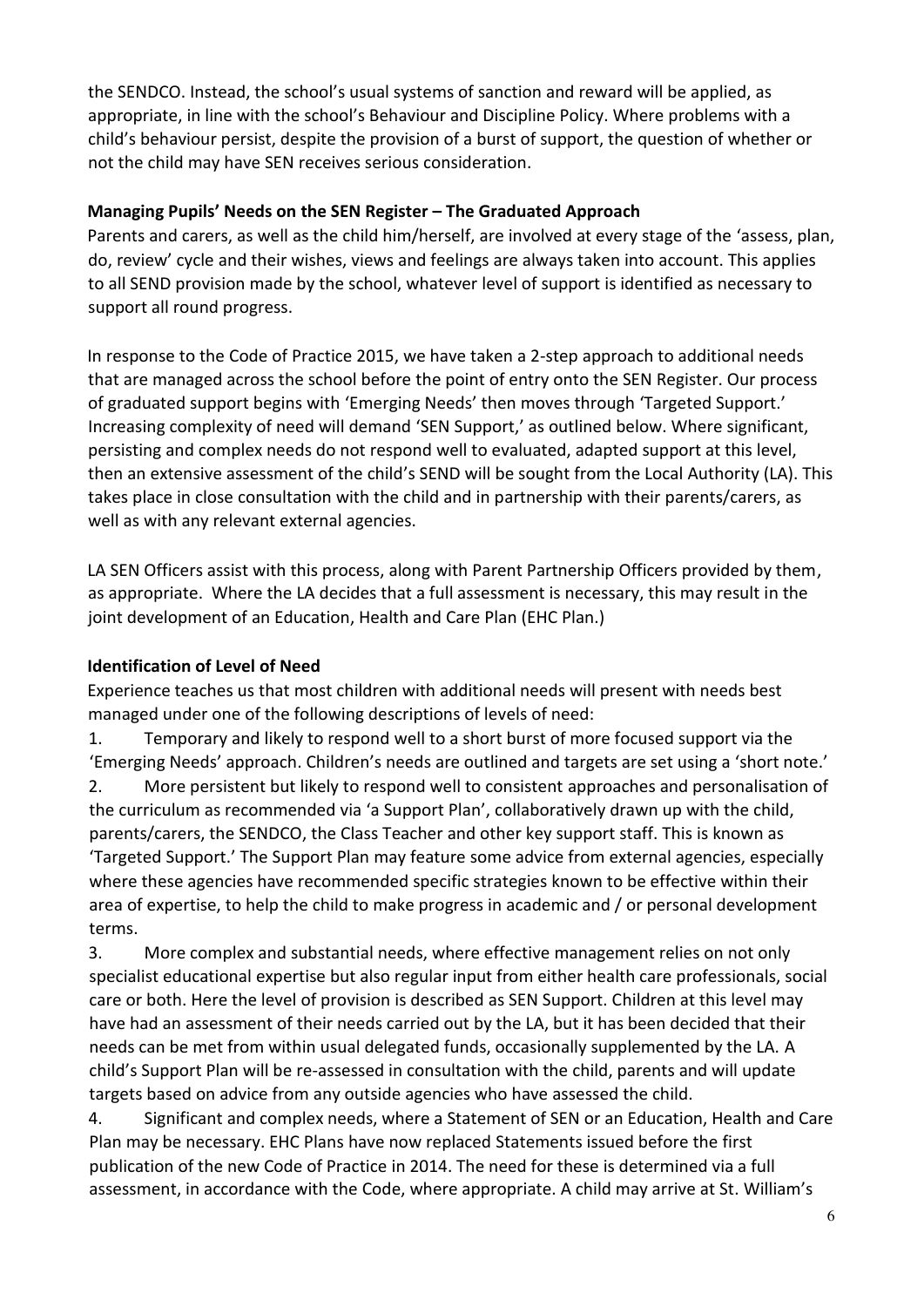with an EHC Plan already in place, in which case we act at transition points to be well prepared to deliver the provision set out to help them to achieve individual learning outcomes. EHC Plans exist for the minority of children whose needs are significant and complex; adequate levels of progress can only be made if significant levels of provision are put in place that meet local criteria and goes beyond what is normally available within the school.

#### **Emergent concern**

Pupils presenting temporary difficulties and likely to respond well to a short burst of more focused intervention are supported through an 'Emerging Needs' approach. Teachers will share their concern with the child's parent and SENDCO. The quality of teaching and learning these children receive will be monitored along with their progress. Short Notes are then created outlining targets and areas of need for the child.

## **Targeted Support**

Each class teacher has responsibility for the educational and pastoral care of the children within his/her class. If, despite high quality class teaching, a child is failing to make expected levels of progress, the importance of the class teacher in identifying a concern and responding to it is paramount. A decision to offer targeted support may arise from:

- Observation of the child within the classroom and school environment
- Assessment of the child's work and rate of progress
- Awareness of physical or medical conditions which are affecting progress
- Awareness of social factors/skills which are affecting progress or may impede the learning of the child themselves or the learning of others
- Concerns raised by parents
- Concerns raised by outside agencies

Through high quality teaching, the teacher will observe the child closely and talk informally with parents to help inform decisions about intervention strategies/programmes and/or curriculum differentiation, which are considered likely to remove or to significantly reduce identified barriers to learning. At the same time, the class teacher will inform the SENCO of the nature of the difficulty and make a record of this concern; this will be kept on file. Careful monitoring and a review of progress will be made each term and if necessary further action taken. Our planning at this level of support is gradually pulled together within the document known as a 'Support Plan'.

## **Pupil Profiles**

This document is co-produced alongside the child and their parents/carers, with an active listening approach taken at all times by the SENDCO leading the process. Our aim is that the agreed Profile will speed up the 'getting to know you process' for all staff that will be working with that child. This helps us to provide for their needs as soon as possible and can help prevent any misunderstanding. A picture of the child's strengths, interests, views, areas of difficulty and aspirations is captured, alongside those of their parents/carers. Together, we list personalised strategies thought likely to prove most effective. We incorporate strategies recommended by external agencies working with the child /young person, as appropriate. This may include advice from Occupational Therapists, Physiotherapists or Educational Psychologists, to name but a few. Pupil voice is very important here, especially with regard to personal preference for approaches that have been successful in the past. The document includes reference to any access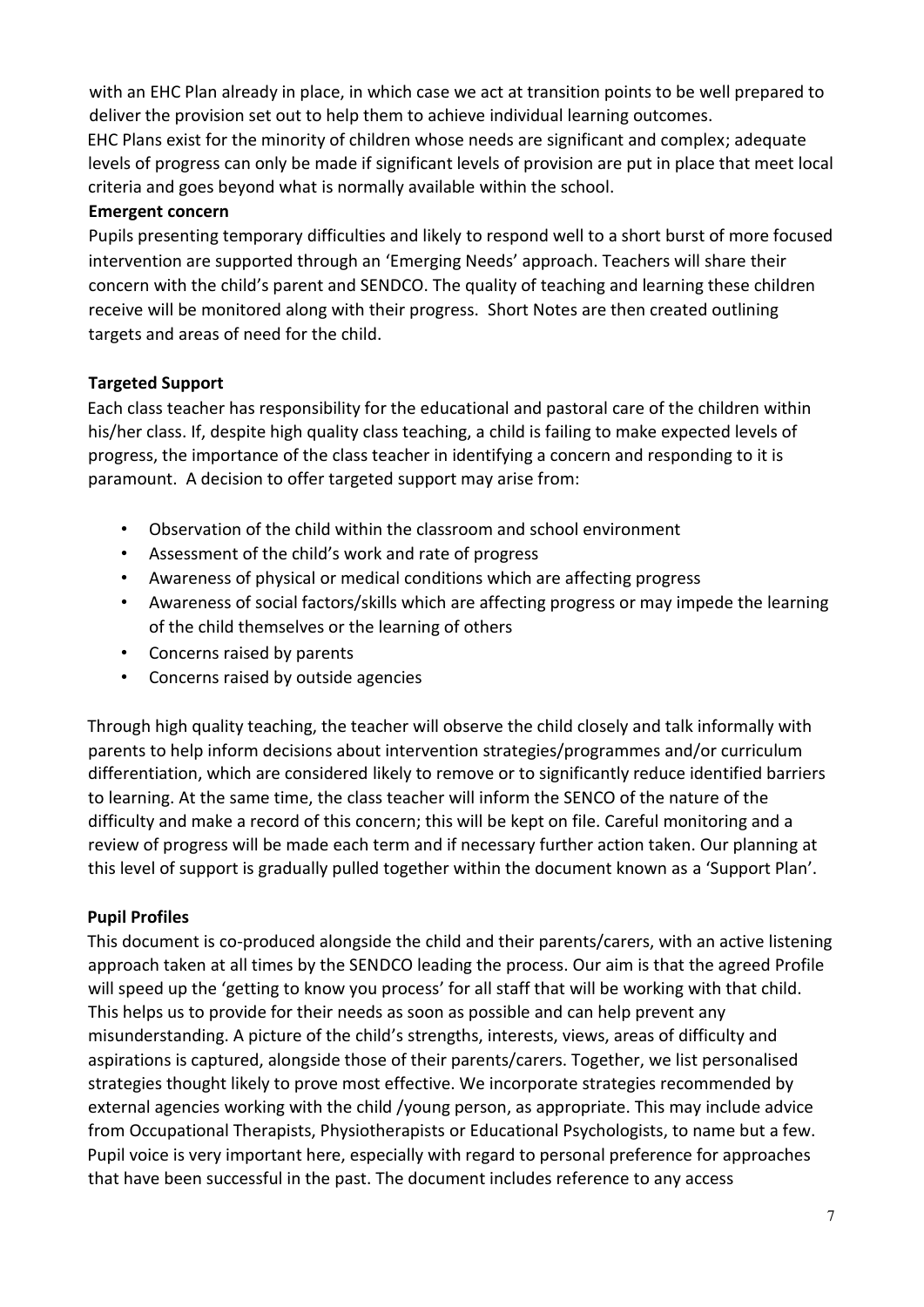arrangements that may be needed to ensure fair and equal access to assessment. It is shared among all those involved in supporting the child. For Reception pupils, we aim to have Learner Profiles shared with all parents/carers no later than the October half term.

## **SEN Support**

When a child is identified as having a special educational need, we will follow exactly the same process as that outlined above for Targeted Support. The key factor indicating the need for formal intervention is evidence that the child concerned is functioning at a level below that which is generally expected or that the child's current rate of progress is inadequate. There should not be an assumption that all children progress at exactly the same rate; judgements will be made on an individual basis, focusing on reasonable expectations of the individual child.

Where attainment and progress is not adequate, it will be necessary to take some additional or different action to enable the child to learn more effectively. Whatever the level of the child's difficulties, the key test of how far their learning needs are being addressed, is whether or not adequate progress is being made.

'Adequate progress' can be defined in a number of ways. It might, for instance, be progress which:

- Closes the attainment gap between a child and their peers
- Prevents the attainment gap growing wider
- Is attainment similar to that of peers starting from the same attainment baseline, but less than the majority of peers
- Matches or betters the child's previous rate of progress,
- Ensures access to the full curriculum,
- Demonstrates an improvement in self-help, social or personal skills.

Provision will be delivered mainly within the classroom by the class teacher through:

- Careful planning taking into account the needs of all children that will be detailed in terms of references to agreed short-term targets
- Strategic help and intervention programmes for children who require increased guidance or input
- Work appropriately matched to individual need and taught through an arrangement of differentiated grouping, task or use of resources
- Definitive procedures for identifying needs clearly linked to within school assessment and tracking systems e.g. Baseline Assessment, Foundation Stage Pupil Profile, Specific SEN Assessments from Outside Agencies

Where Special Educational Needs provision does not result in adequate progress as outlined in the Code of Practice, the SENDCO, Mrs Crowther, should be consulted for further advice. For a small number of pupils, school staff, in partnership with the child and their family, may decide to apply to the LA's One Point Panel (OPP) for further advice, guidance and/or funding to meet provision costs. The OPP sits regularly, rotating their focus on a different area of identified primary need from the four outlined in the Code of Practice within a four weekly cycle. Via information coming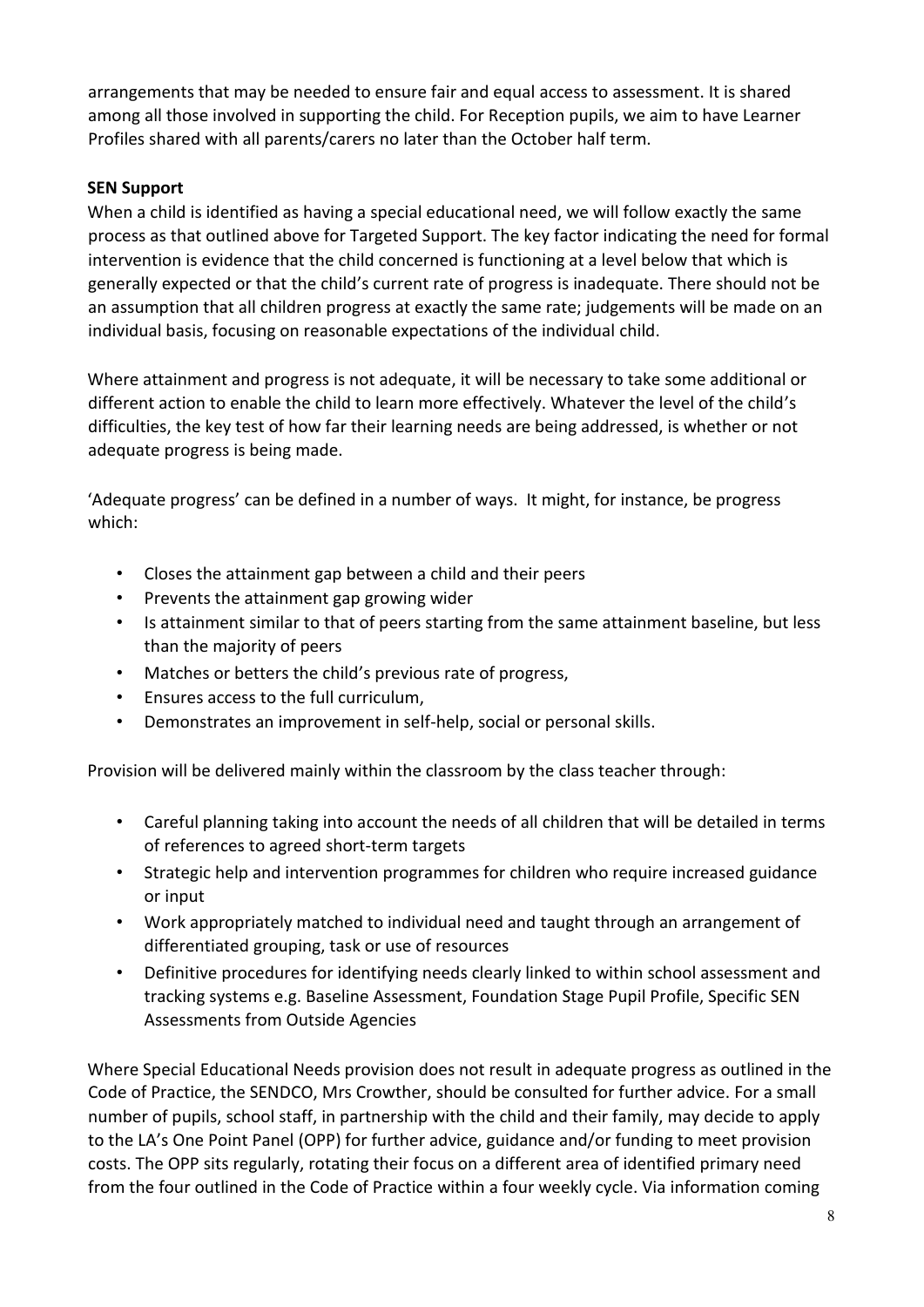back to SENDCO from Panel, further provision strategies, approaches or resources will then be implemented within the child's personalised Support Plan, based on the advice of experts in the field who deliberate on each case raised at Panel.

We follow the 'Assess, Plan, Do, Review' approach to provision as set out in the Code of Practice.

#### **Review**

We operate a half termly cycle of assessing, planning, delivering and reviewing the recorded provision. We use short notes, support plans, pupil profiles, intervention timetables and intervention trackers. These documents are kept up to date by Class Teachers, coordinated by the SENDCO and assisted as appropriate by relevant support staff. In this school, part of the review feeds into pupil progress meetings by being discussed within the usual cycle of academic reviews, supplemented by further meetings or telephone conversations, throughout the academic year. At St. William's, the review feeds into pupil progress meetings by being highlighted within the usual cycle of half-termly academic reviews. This process involves the Multi Academy Trust Data Manager, who identifies discrete groups of pupils who have SEND and whose reports enable the SLT and SENDCO to identify any areas of concern requiring prompt action to support progress.

## **Education, Health and Care Plans**

We would normally try different approaches to fully meet the needs of a pupil through our own provision arrangements at the level of SEN Support (see above) over the course of two terms and two reviews, before reaching a joint decision that we are unable to fully meet the needs of a pupil through these arrangements alone. This would trigger a move towards requesting a full LA assessment, which may or may not be agreed by the LA. If the LA agrees that an assessment should be conducted, it is possible that an EHC Plan will be issued on behalf of the pupil.

This decision represents a move to the next level of the graduated approach. We compare our evidence for doing this with criteria set out by our LA, as well as by taking on board the specific feedback from all involved. If we believe and agree that additional support, for example, by engaging specialist services, could be helpful to the child's progress, we seek parental agreement via standard consent forms, with this process coordinated by the SENDCO. Where there is a cost to further provision options, this is considered by the appropriate member of the Senior Leadership Team alongside the SENDCO and any additional costs recorded in the student's individual SEN folder. Advice may be taken at this point from specialist SEN staff at the LA as well as from specialists such as the Multi Academy Trust or from Health or Social Care staff, as appropriate. Information about costs is discussed with parents/families/children and young people, wherever this is helpful in securing the level of support agreed to be necessary. We seek to find the most cost effective solutions possible, without compromising the quality of support offered. This is sometimes achieved through shared cost agreements across academies within our Trust. If we identify that additional funding and support are needed, our SENDCO, in collaboration with senior leaders, costs this out as accurately as possible, before approaching the LA using standard templates.

We take advice from SEN Officers at the LA and can sometimes find further advice from SENDCOs or members of senior leadership teams across the Trust, the diocesan Catholic Partnership or other local schools. We also have access to a helpful guide produced by the LA, which provides information on this subject. The type of documentation completed depends entirely on the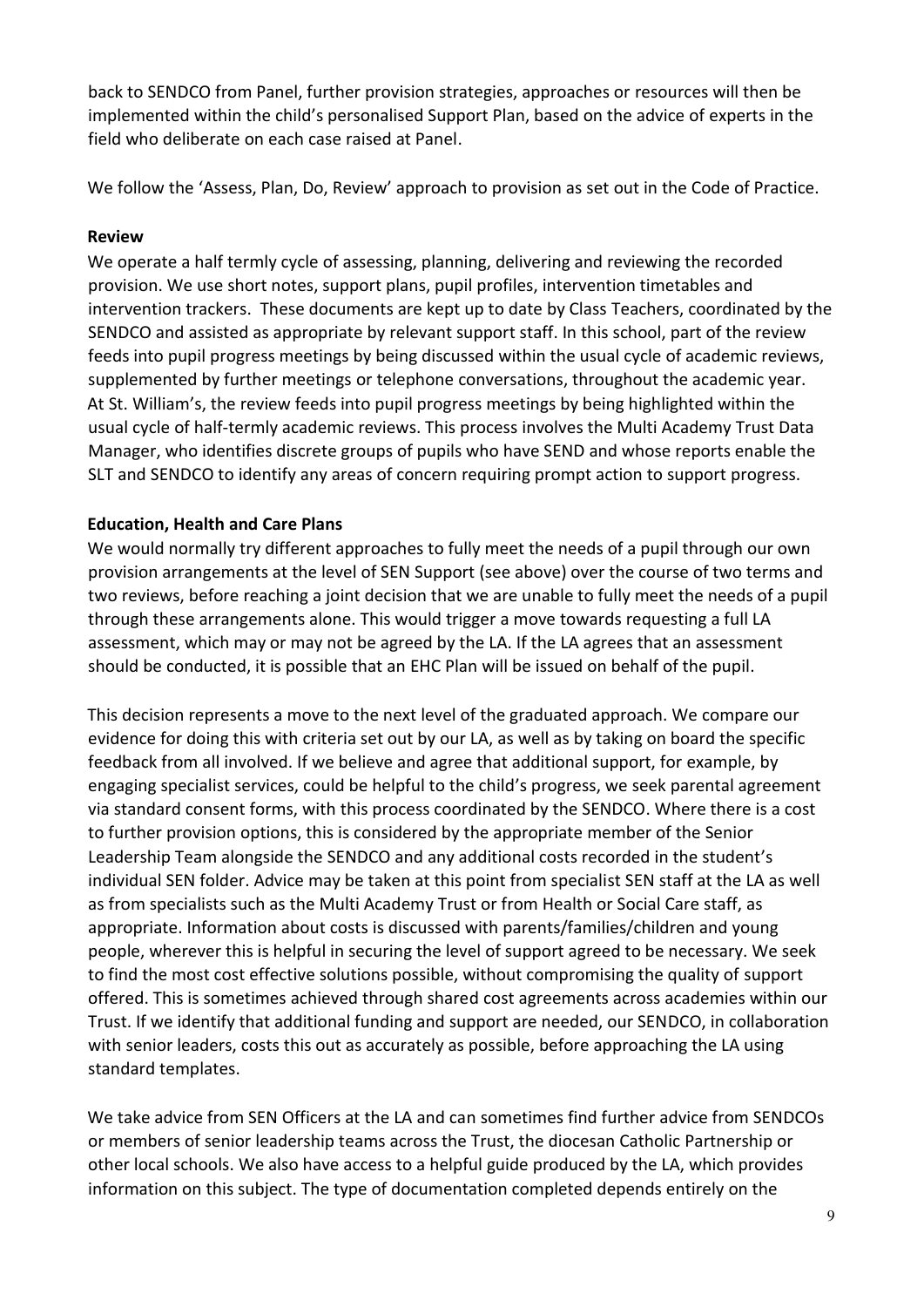individual circumstances of the child, but in every case, pupils and their parents / carers are kept informed, their agreement sought and their views regularly taken on board through whichever channels of communication were identified early on as being the most effective for that family.

We do our very best to plan, deliver, review and record at all times in accordance with the guidance set out in Chapter 9 of the Code of Practice. At least once a year (more if required), our SENDCO collates an Education Report by requesting an indication of the child's progress against the objectives set out in their statement/Education, Health and Care Plan from all involved staff. This information is collated into an overall report and sent out to parents/carers and others invited to review 2 weeks in advance of the review itself.

In terms of direct support from a Teaching Assistant, where this is appropriate to need, the level of provision hours agreed varies according to individual need. 'Learning outcomes' describe what we all agree to be the desired results of our joint efforts on behalf of the child. Our provision will always focus on what works in terms of moving a child towards their individual learning outcomes. Further details of our provision can be found under the four different categories of need within our Contribution to the Local Offer. Please see our website to view our SEN Information Report (and Contribution to the Local Offer.)

# **Exiting the SEN Support Register**

If at any point through the monitoring and evaluation of the Special Educational Needs provision, it is felt that a child no longer requires the support put in place, then a meeting will be arranged to discuss this with the parents/guardians and other relevant agencies. If appropriate, the child will be removed from the school's SEN Support Register and this progress marked with the child and family at the school's next Celebration Assembly.

## **Supporting Pupils and Families**

St William's will endeavour to:

- Provide clear and accurate information about the child's SEN and the purposes of any assessment, IEP / Support Plan target or intervention
- Ensure that the child and parents understand the agreed outcomes of any intervention and are aware of how parents can support progress towards targets at home, as recorded within a Support Plan, a One Plan or an EHC Plan
- Put parents in touch with local support or advocacy services for children as appropriate, for example, by linking them up with the independent organisation, Special Educational Needs and Disability Information, Advice and Support Service

<http://www.countydurhamfamilies.info/kb5/durham/fsd/localoffer.page>

## **Admission arrangements**

With due regard to our Admissions Policy and accessibility of the school building, all children who have an EHC Plan, where the school is named as the most appropriate educational setting for the child, will be admitted.

[http://www.stWilliamsacademy.org.uk/wp-content/uploads/2015/12/Admission-Policy.pdf](http://www.stgregorysacademy.org.uk/wp-content/uploads/2015/12/Admission-Policy.pdf)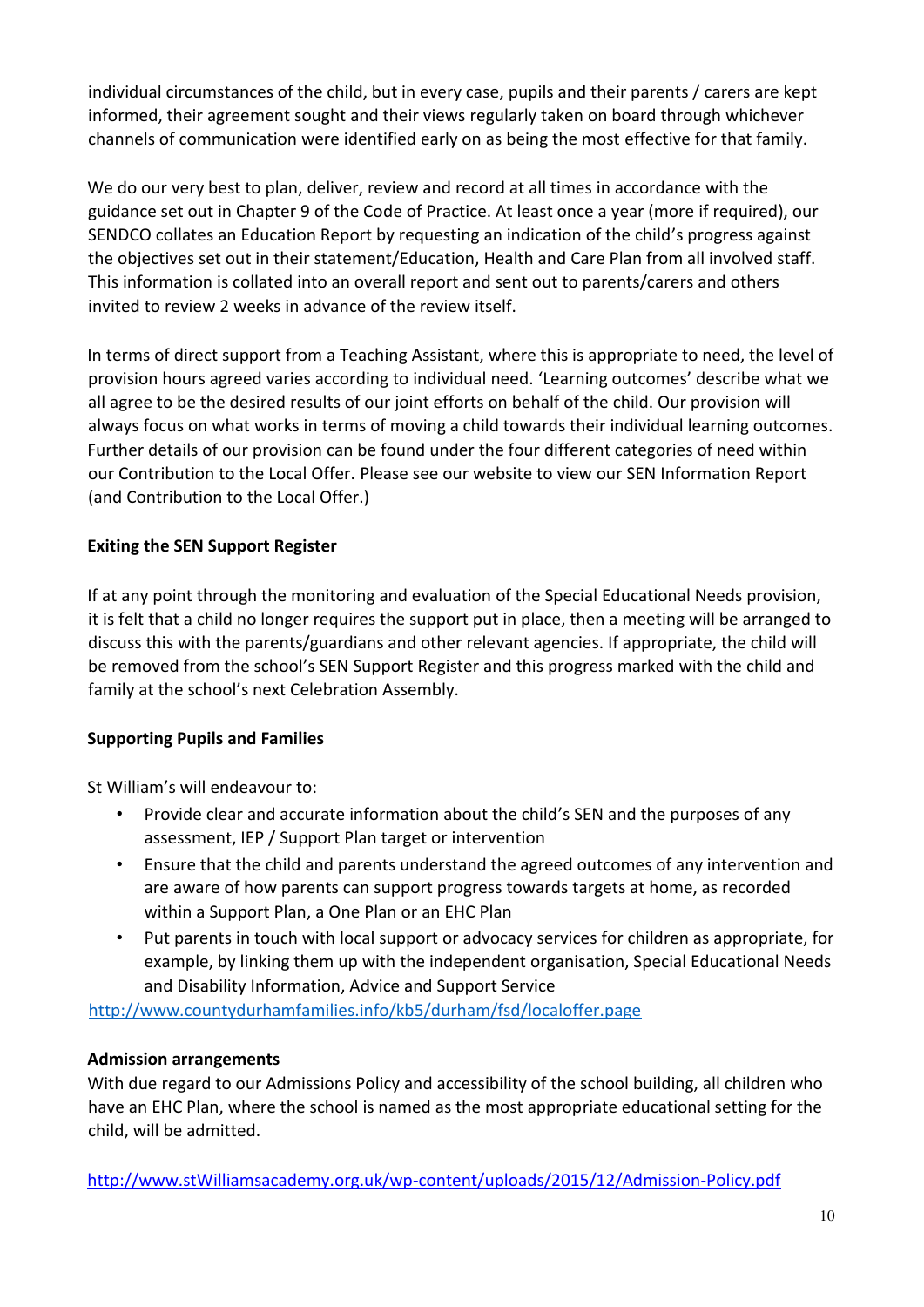## **Access Arrangements (assessments)**

We have a system in school to ensure that those children who need additional support or different provision to enable them to access exams and other assessments are able to do so with confidence.

To ensure that we identify children correctly, we have processes in place that include the following:

- Information gathered from pupils, parents and staff throughout their education.
- Information sent into school by parents or external agencies (with parental permission) regarding any additional needs. This may include information sent to the SENCo.
- Analysis of group and individual screening results of literacy assessments administered by suitably qualified members of the SEN Team
- Information emerging from routine observations and assessments administered by Class Teachers

Provision is supported by a wide range of suitably qualified staff, especially at times of external examinations such as SATs and Phonics Screening Tests. We follow a clearly identified process, which involves a range of staff. Pupils are prepared as well as possible for the access arrangements to which they are entitled. Relevant information regarding appropriate approaches to support fair access to assessments is shared with the pupil, with parents at bi-annual progress reviews and with relevant staff, so that this becomes the pupil's usual way of working in school. This helps to ensure that they are able to work using those arrangements in as natural and as efficient a way as possible. Our provision keeps in mind the importance of developing greater independence in this area over time and we invest in IT resources that research tells us are effective ways of helping to secure this.

## **Transition**

We put a range of support in place to ensure that transitions go as smoothly as possible for this group of pupils. We are aware that some children, particularly those who have needs on the Autistic Spectrum, those with mobility difficulties and those with a range of other 'low incidence' needs, require something above and beyond the usual high quality support that we offer all pupils at transition. This means that, where there is proven need, we may offer additional visits at different points in the school day to help the child become more familiar with their new environment and with key support staff before they come to us. We also offer enhanced written, pictorial and audio-visual support, where this will help to lessen anxiety for an individual pupil.

In some instances, a child's medical needs dictate that time is allocated to drawing up an Individual Healthcare Plan (IHCP) with the pupil and his/her parents. We will take advice as necessary from relevant health professionals and provide staff with training to ensure the safety of all children in our care. Please see Bishop Hogarth Catholic Education Trust's Policy on 'Supporting Children in School with Medical Conditions' for more detail.

## **Supporting Pupils at school with Medical Conditions**

St William's recognizes that pupils with medical conditions should be properly supported so that they have full access to education, including school trips and physical education. Some children with medical conditions may be disabled and where this is the case, St William's will comply with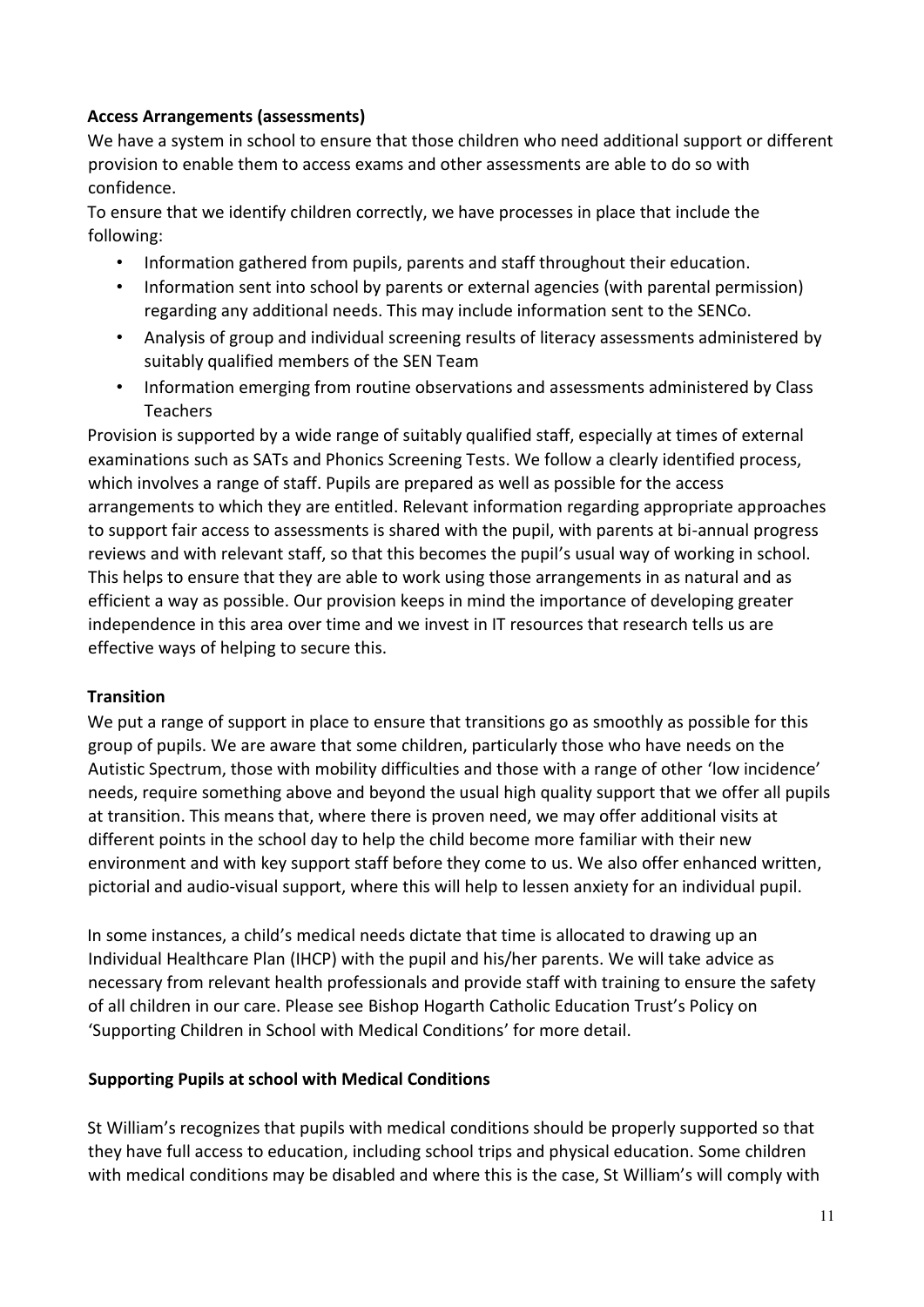its duties under the Equality Act 2010. We also take the approach that mental health should receive parity with physical health.

## **Monitoring and Evaluating SEND**

Regular pupil progress meetings between the SENDCO, Head Teacher and individual Class Teachers and Teaching Assistants are held to discuss the progress and intervention occurring for SENS registered children. The designated governor for SEND is informed of the outcomes of these meetings and may attend at intervals so that they remain aware of the procedures operating within the academy.

The SENDCO has a voice within the school's scheduled meeting system to represent SEN in all decision making and strategic planning. Primary responsibilities of the SENDCO include:

- Liaising with and advising colleagues
- Co-coordinating provision and assisting with management of support staff
- Maintaining the SEN Support Register and recording system in accordance with Bishop Hogarth Catholic Education Trust and Stockton LA guidance
- Liaison with parents alongside the class teacher as appropriate
- Monitoring and evaluating the quality of teaching, learning and standards of achievement. Setting targets for improvement
- Reviewing the progress of children with Support or EHC Plans, at all levels of need
- Building up a resource bank of practical strategies for the identification and assessment of pupils' short and long term SEND
- Organising resources to provide appropriate work and support for children with SEND in the classroom
- Working with external agencies and support staff to ensure the school maximises the use of any external support
- Collaborating with curriculum leaders and members of SLT with a role in SEND support
- Involvement in strategic planning for SEN provision by identifying future needs and contributing to a strategic plan for inclusion
- Being a partner in writing the SEN section of Governors' reports
- Liaising with local secondary schools in order to ensure the smooth transition of pupils with SEND. The school's Transition Programme begins in Y5, where necessary, with children and parents and continues into Y6 with the involvement of the local secondary school. This programme is also completed in conjunction with any other necessary professional agencies.

## **Training and Resources**

Our SENDCO will liaise with the Head Teacher, to ensure appropriate levels of funding are budgeted for and built into the school development plan.

The SENDCO will also organise the provision of SEND led INSET. Questionnaires will be given to class teachers and teaching assistants in the autumn term of each academic year. These will be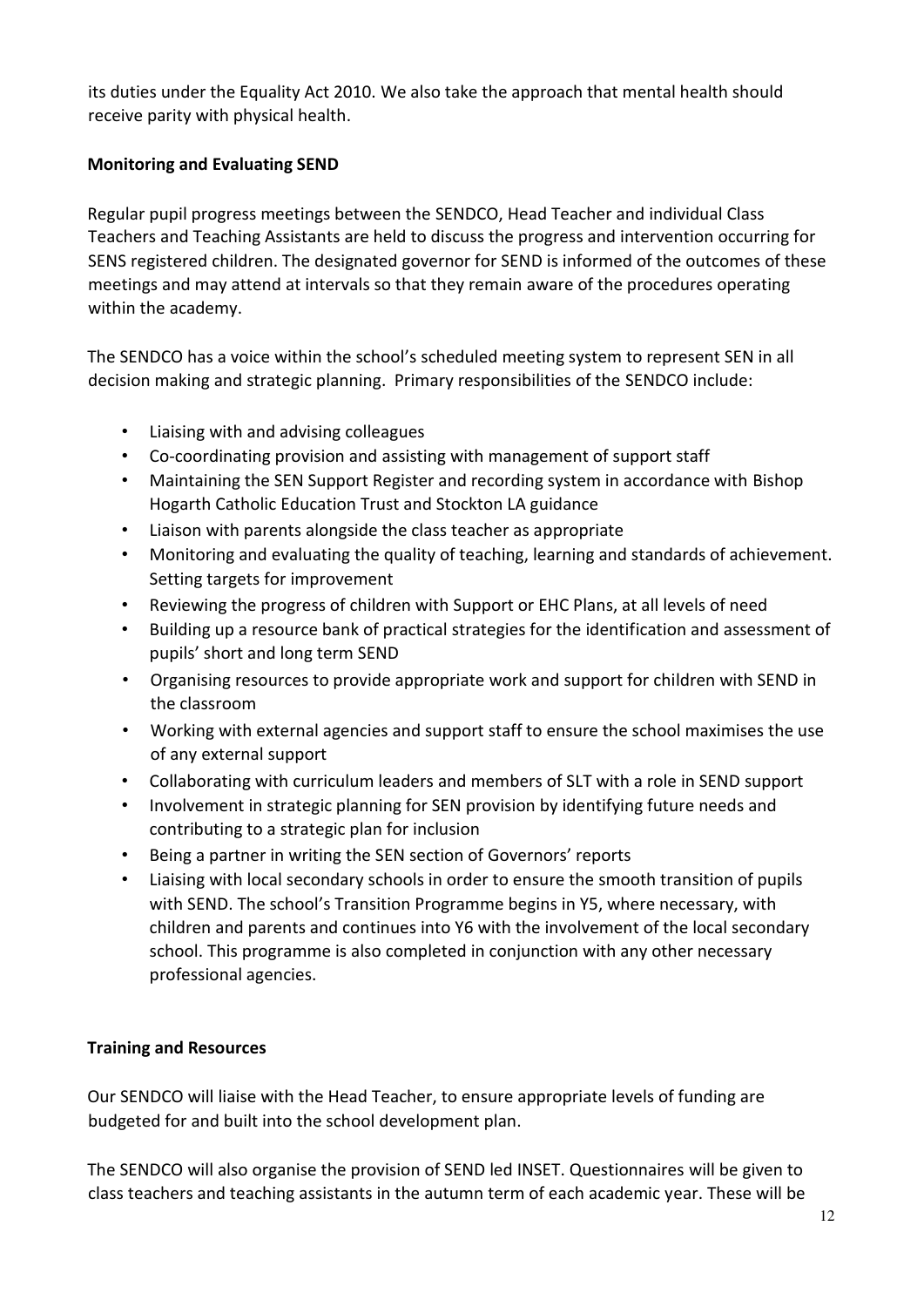analysed by our SENDCO and discussed with the Head. After consultation, the SENDCO will organize appropriate training.

By attending both Bishop Hogarth Catholic Education Trust and LA led SENDCO meetings, the SENDCO, will keep up to date with legislative changes, procedural changes and intervention strategies. This will also allow local links to be fostered and maintained. Relevant SEND information will be disseminated to staff.

Mrs Crowther will meet with new staff to discuss the SEND systems and structures in place at St William's and, where appropriate, information on individual children will be shared. This procedure is written into our Induction Policy and includes Supply Teachers.

## **Resources for SEN provision.**

Special Needs materials are located in classrooms as appropriate to children's needs. Each class has a range of intervention strategies designed to develop learning in specifically targeted areas such as key word vocabulary, reading, fine motor control and co-ordination, literacy and numeracy skills.

## **Roles and Responsibilities**

Within St William's Catholic Academy, the person given responsibility for the co-ordination of SEN provision is Mrs Crowther. We have a named governor who has particular involvement with SEN policy and provision.

It is the responsibility of the Head Teacher and designated Governor to:

- support the SENCO in carrying out her remit to a high standard
- promote high expectations
- monitor and evaluate the quality of teaching, learning, attainment and progress
- To ensure that SEN allocation in the budget enables, as far as possible, the SENCO to carry out the roles and objectives associated with the post and in doing so raise standards of provision for SEN
- Ensure commonalty of practice in line with school policy.

The Head Teacher and designated Governor support the SENDCO in monitoring the effectiveness of the procedures in place.

The Head Teacher is also responsible for the management of Pupil Premium and funding for children who are Looked After by the Local Authority. The Designated Teachers with specific Safeguarding responsibility are Mr Michael Tiplady and Mrs Lisa Goulden.

## **Storing and Managing Information**

Documents are safely stored in locked areas and often within locked cabinets within those areas, depending on their level of sensitivity. This is in line with our school policy on Information Management (which includes information on how long to store documents, when they should be destroyed, what should be kept, where, etc.) and our Confidentiality Policy. If documentation of a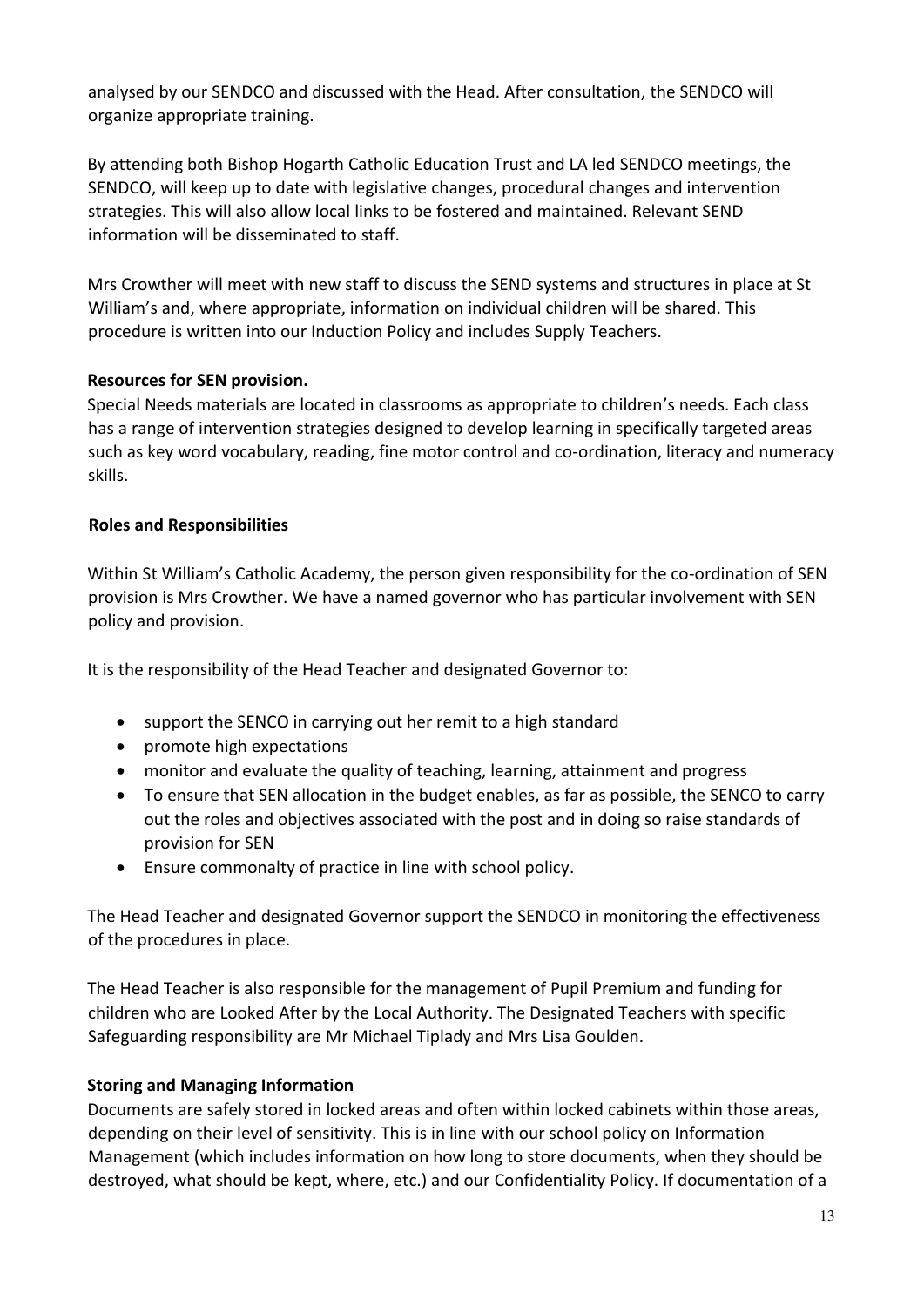more sensitive nature is sent electronically, for example, to the LA, it is password protected in the interests of confidentiality. The security of these systems is kept under review and supported by the Trust's IT Helpdesk. SEN files for children placed on the SEN Support Register are stored in a fireproof filing cabinet located in the Head Teacher's office. We follow the LA guidelines that recommend these files be passed on with the child to their chosen Secondary school.

## **Reviewing the Policy**

*This policy was updated in September 2019 in compliance with the 'SEND Code of Practice: 0-25 Years,' 2015. It will be further reviewed in 2022 or earlier, if necessary, in response to legislative/practice changes.* 

The success criteria against which the SEND policy will be evaluated include:

- That pupils are assessed using the school's assessment procedures, with efficient and effective use of bought in services such as Educational Psychology or Speech and Language Therapy
- Teachers are increasingly confident in identifying children with SEN and offering differentiated learning activities within the classroom context
- Individual targets are specific and clearly linked to the child's current attainment and progress
- Individual tracking of children at Targeted and SEN Support stages shows measurable improvement and progress
- Children and parents are fully consulted throughout the setting and reviewing of targets, evidenced in dated parental signatures in key documentation and good, reported satisfaction levels about provision made
- The SENCO can provide evidence of the above through monitoring of classroom practice, drafting and review of Support Plans, Statements and EHC Plans and progress monitoring data, as shared with the LA.

## **Accessibility**

Teachers should take specific action to provide access to learning for children who have SEND by:

- providing for children who need help with communication, language and literacy -
- planning where necessary, to develop children's understanding through the use of the senses and first-hand experience,
- planning for children's full participation in learning, in physical and practical activities, via close collaboration, as appropriate, with our NHS partners (eg Occupational and Physiotherapy) to provide a safe, accessible learning environment, co-ordinated by the **SENDCO**

• helping children to manage their emotions - particularly trauma or stress - and to take an active part in learning.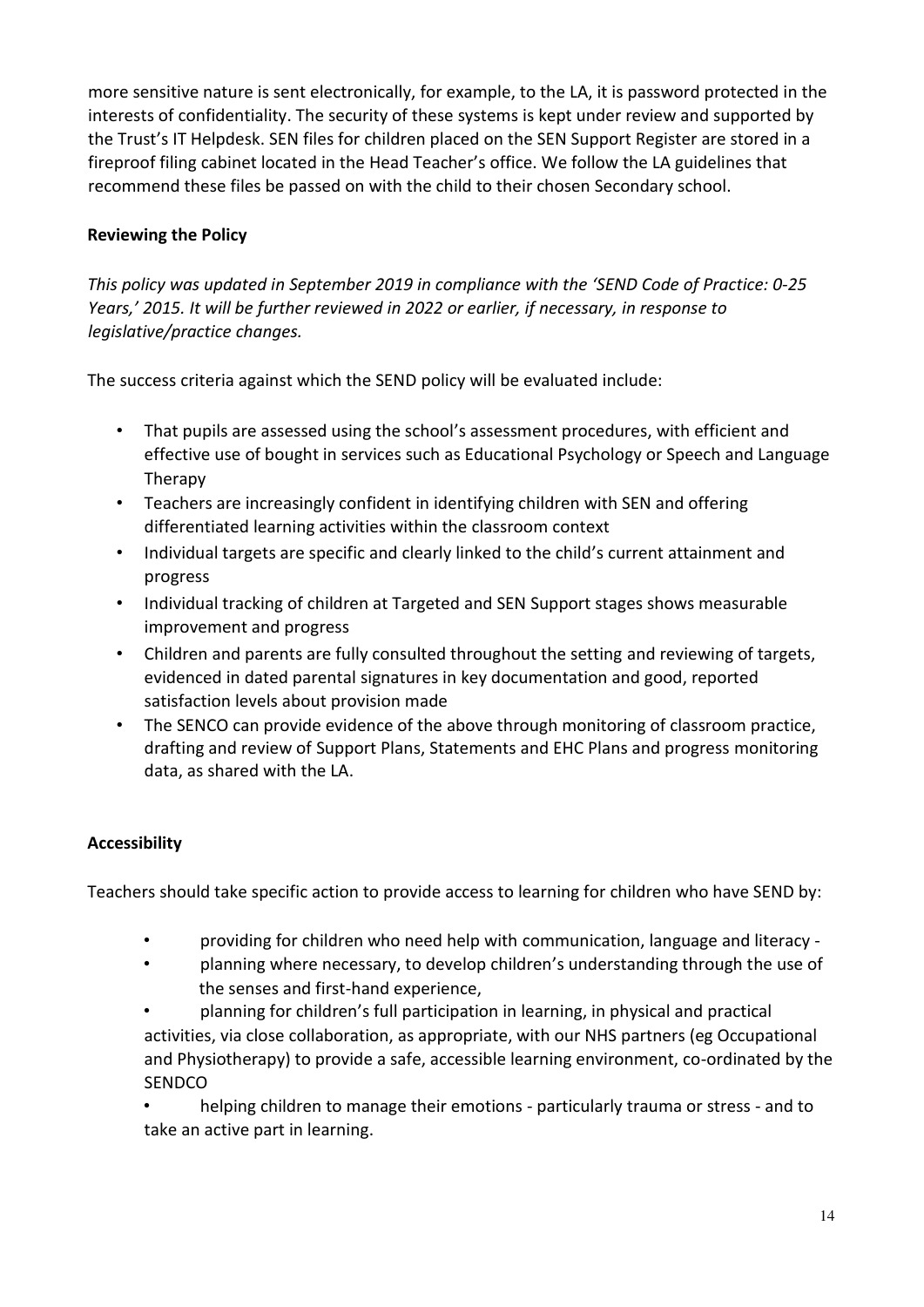The SENCO takes the lead in:

- further assessment of the child's strengths and weaknesses
- planning support for the child in discussion with colleagues
- monitors and reviews the action taken
- ensures parents are consulted and kept informed
- in some cases other professionals may already be involved, but, if not, SENCO to initiate contact as appropriate, having first sought parental permission and SLT decision to allocate resources
- in collaboration with the class teacher, plan and prepare an IP or target portfolio
- consult with specialists

## **Children with disabilities**

Not all children with disabilities will have a special educational need. Many children with disabilities are able to learn alongside their peers with little need for additional resources beyond aids that are part of their daily routine. Teachers should take action to ensure these children are able to participate as fully and as effectively as possible. Any potential areas of difficulty should be identified and addressed, without recourse to the formal provision for disapplication.

Teachers should take specific action to enable the effective participation of children with disabilities by:

- Planning appropriate amounts of time to allow for the satisfactory completion of tasks
- Planning opportunities, where necessary, for the development of skills in practical aspects of the curriculum
- Identifying aspects of the curriculum that may present specific difficulties for individuals and ensuring access to appropriate resources

## **Dealing with Complaints**

- Initially any problems should be referred to the Class Teacher and/or a member of the SLT. A meeting with parents should be held to discuss the problem.
- Depending on the outcome of this discussion, a meeting with the SENDCO and/or Head Teacher may be made.

If no agreement can be reached, the parents should be informed of the name of the school SEND Governor and the existence of LA identified/nominated persons who could help deal with their problem .

Please refer to our school Complaints Policy for details of how to make a complaint. We do our best to work collaboratively with pupils and parents within an active listening culture. This keeps the need for complaint to a minimum, but we seek to learn from any justified negative feedback, using it to help us to refine and improve our practice.

<http://www.trimdon-st-williams.durham.sch.uk/about-us/school-policies/>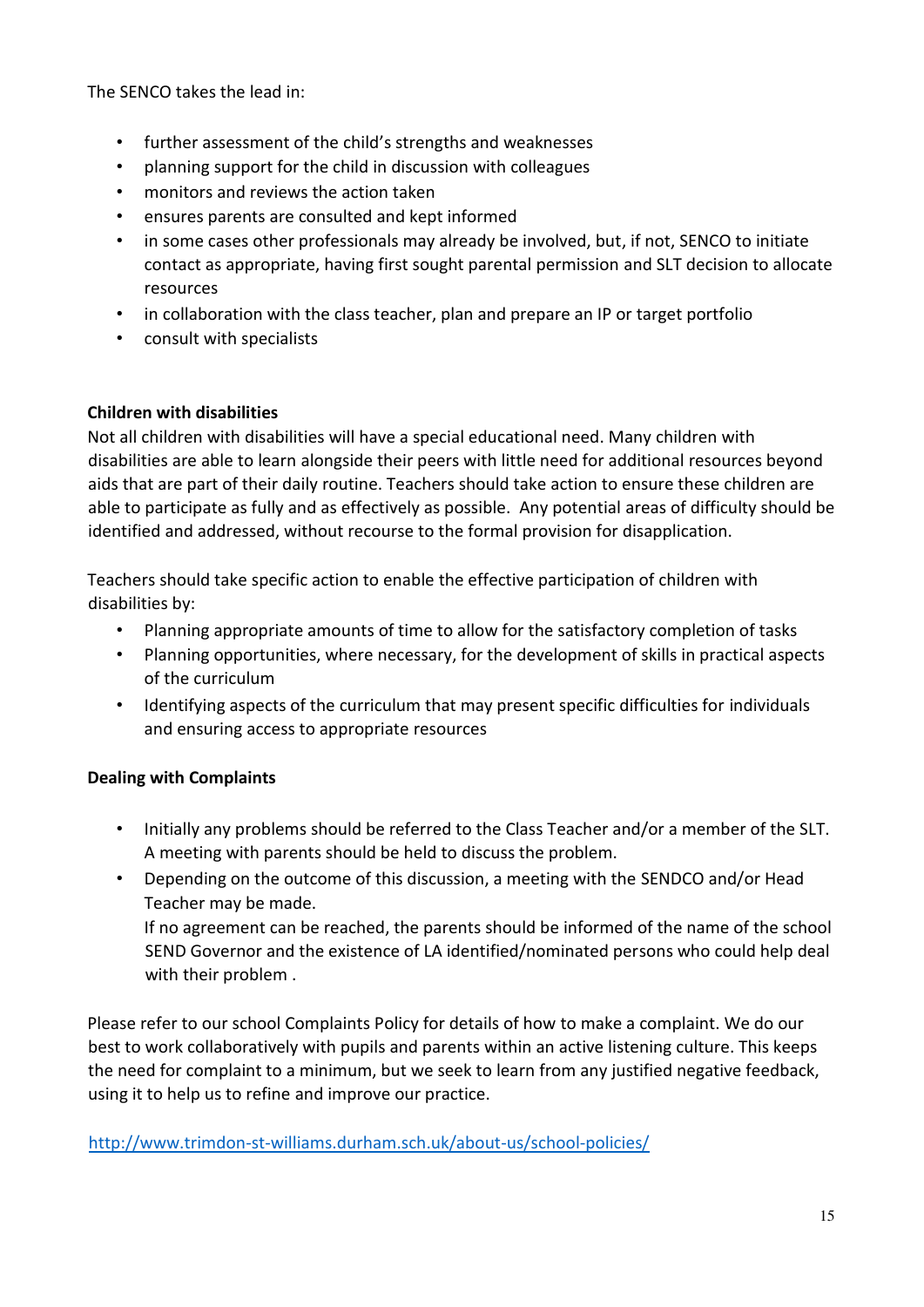## **Bullying**

## **Background**

At the time of writing this policy, strong evidence exists, that children with special educational needs and disabled children are more likely to be bullied than their peers. This is borne out by research findings published on the websites of *The National Children's Bureau* and *The Antibullying Alliance.* 

'83% (or roughly eight out of ten) of young people with learning difficulties reported experiencing bullying' *(Luciano and Savage 2007, and Mencap 2007)*

This reminds us of the importance of addressing this area of intolerance, with clear policy and practice that is regularly reviewed and consistently adhered to by all.

## **Rationale**

We uphold the values of tolerance, non-discrimination and respect towards others. We believe that a society can be judged by how it cares for the most vulnerable, appreciating that schools are often judged by parents by how well they ensure that pupils are not victimised, bullied or harassed. All children should feel safe in school.

## **Introduction**

We strive to be a genuine Christian Community by giving witness to the values of the Gospel. We aim to build a secure, caring environment on the cornerstone of the words in Luke's Gospel (10:27) 'Love thy neighbour as thyself.'

Here we are defining bullying as 'Behaviour by an individual or group, usually repeated over time, that intentionally hurts another individual or group physically or emotionally'. Our specific focus in this policy is bullying that relates to someone's learning difficulty or disability.

We advance equality of opportunity and foster good relations between people who share a protected characteristic and people who do not share it. *(Equality Duty, April 2011)*

Much bullying in this area is based on lack of awareness or understanding of the additional needs of others. It is our belief that prejudice can be effectively tackled through planned educational interventions, helping to make the unfamiliar familiar, helping children to become properly informed and more compassionate, being taken from their own individual starting points, to increasingly see the world through the eyes of others.

We take all reasonable measures to protect the safety and well-being of pupils and staff, including preventing all forms of bullying, including, bullying related to special educational needs and disability. We deal quickly and effectively with reports and complaints about bullying and regularly make clear to pupils, parents and staff, that bullying, harassment and oppressive behaviour in any form is totally unacceptable and will not be tolerated.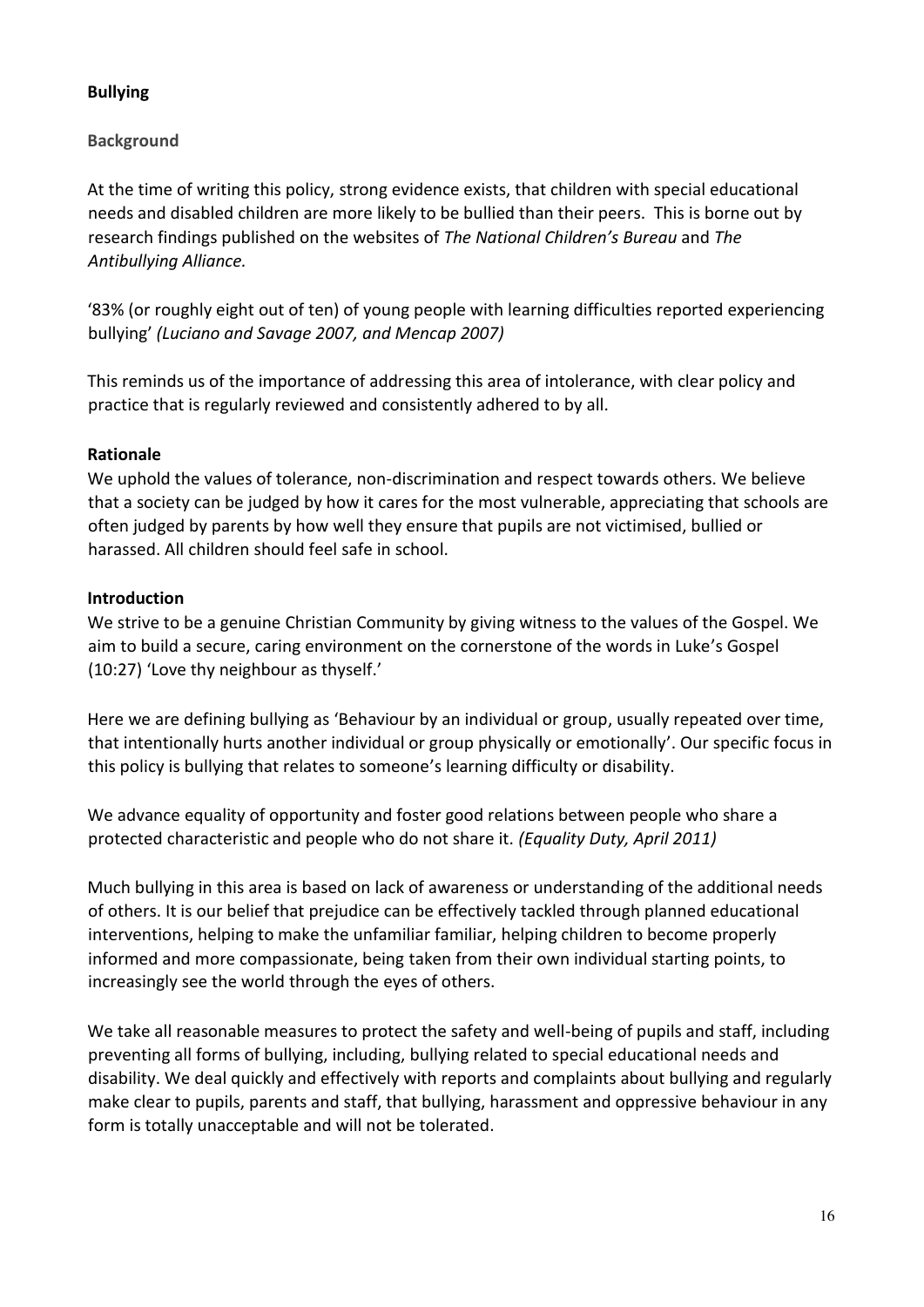## **Cyberbullying**

We believe that 'children and young people, especially those with SEND, should be taught how to use the internet and new technologies safely and responsibly. PHSEE programmes have a strong emphasis on this arena for bullying and Class Teachers are expected to appropriately differentiate this work, to ensure that the core message is accessible to all. This is a key step to preventing cyberbullying – helping young people develop into responsible digital citizens who can look after themselves and their peers and get the most out of technology.'

*Cyberbullying and children and young people with SEN and disabilities: guidance for teachers and other professionals, May 2014* 

## **Awareness Raising/Preventive Measures**

The awareness of the problems associated with bullying (including cyber-bullying) and its antisocial, anti-College ethos nature must be raised at every opportunity, but especially through the following routes:

- Statements of the week
- Assemblies
- Curriculum, especially RE
- Pastoral system
- Parents' events
- Codes of Conduct and Statements of Partnership
- Attendance at courses by teaching staff and governors
- Advertising around the school, including via electronic information screens
- Support for the National Annual Anti-Bullying Week Campaign

## **Procedures**

Identifying and reporting concerns about bullying relating to special educational needs or disabilities:

All concerns about bullying will be taken seriously and investigated thoroughly. Pupils who are being bullied may not report it. However, there may be changes in their behaviour, such as becoming shy and nervous, feigning illness, taking unusual absences or clinging to adults. There may be evidence of changes in work patterns, lacking concentration or truanting from school. Teaching and ancillary staff will be alert to the signs of bullying and act promptly and firmly against it in accordance with this policy.

We believe that it is very important that pupils who are bullying others are also supported to help them understand and change their behaviour. Pupils who are aware of bullying ('bystanders' or 'observers') can be a powerful force in helping to address it and will be encouraged to do so in a safe way.

All pupils will be encouraged to report bullying by

- Talking to a member of staff of their choice who will then refer the issue to the appropriate member of the senior pastoral team.
	- Contacting local and national support agencies for advice/support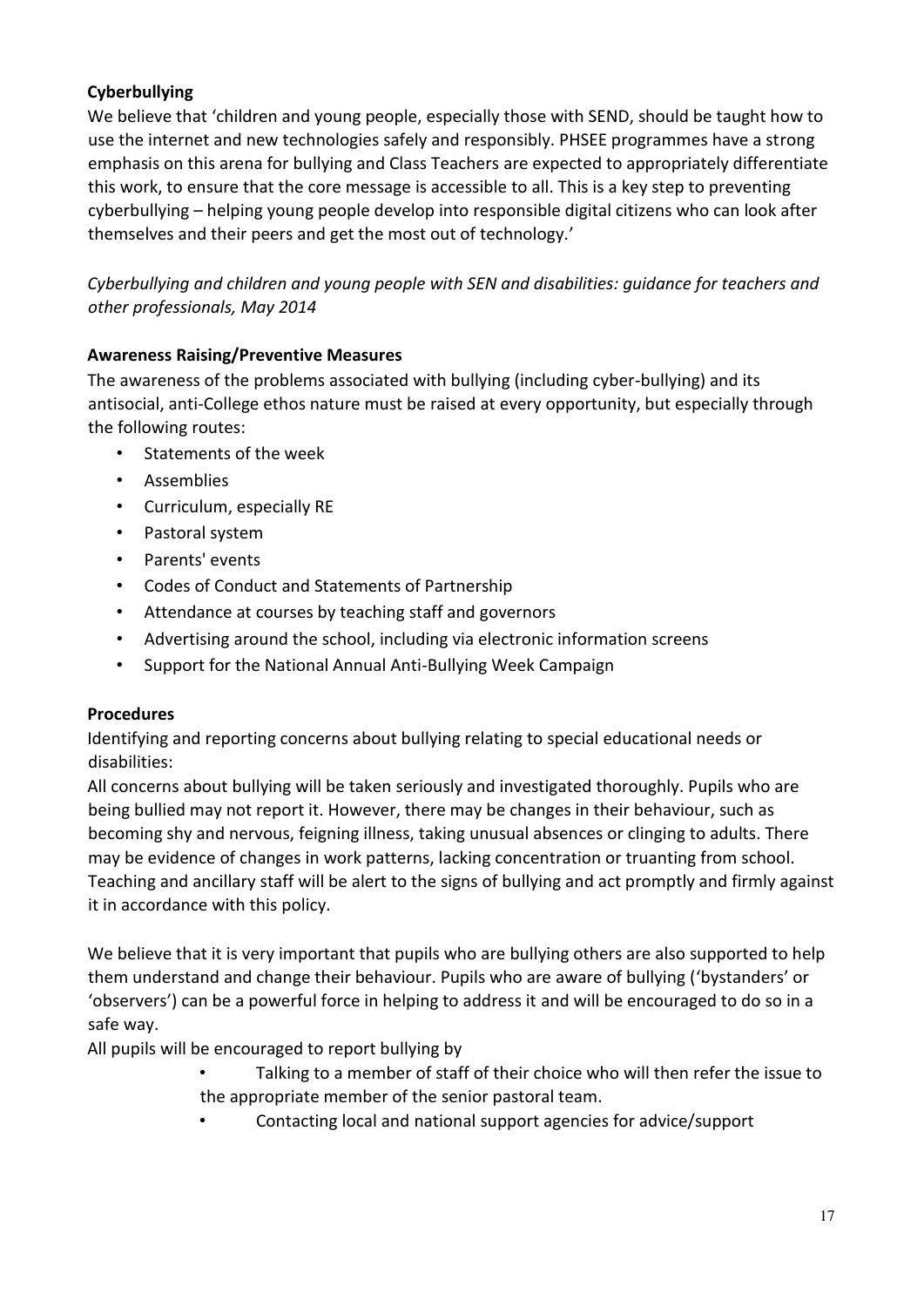Parents/carers are encouraged to report concerns about bullying of children who have SEN or disabilities and to support the school in tackling it. If they have any concerns, they should contact the school and discuss this with an appropriate member of the senior management team.

The Academy has drawn up procedures to prevent bullying among pupils and is committed to bringing these procedures to the attention of staff, parents and pupils. Details of how we deal with bullying that is detected/reported, may be found under sub heading 'Procedures' in our Bullying Policy.

<http://www.trimdon-st-williams.durham.sch.uk/about-us/school-policies/>

## **Support for Pupils**

Pupils who have been bullied will be supported by a range of steps outlined in the full policy, including the immediate opportunity to discuss the experience with Class Teacher / TA or other member of staff of their choice. Staff will focus on:

- reassuring the pupil
- offering continuous support
- restoring self-esteem and confidence
- using the resources of the Well Being staff
- Pupils who have bullied will be helped by:
- Discussing what happened.
- Discovering why they became involved.
- Establishing the wrong doing and need to change.
- Informing parents or guardians to help change the attitude of the pupil.

We will make it as easy as possible for any pupils who have SEND who are being bullied to be able to report it, ensuring that trusted staff who know them well and best understand their difficulties are involved as quickly as possible. They can help to make the process more accessible in a range of ways, building on their specialist knowledge and expertise. Though important for all children with SEND, it is of particular importance for children who have speech, language and communication difficulties and/or regularly high levels of anxiety.

Disciplinary steps will be taken in line with the school's Anti-Harassment and Bullying Policy.

## **Conclusion**

We emphasise to pupils that bullies can only operate behind a wall of fear and can easily escape detection if bullying incidents are not reported. This attitude must change if bullying is to be overcome. We must create a "telling" culture, arising out of an actively listening, safe environment. The best way of discovering the extent of the problem is to question the pupils regarding where, how often and when bullying takes place, as well as by whom.

Adults must provide good models of behaviour, wherever possible minimising confrontation and encouraging respect by recognising the person of Christ in everyone by:

encouraging at all times the view that the College is a Christian Community where everyone is valued as each individual has a positive role to play

• encouraging consistency in all dealings with pupils, especially when applying disciplinary procedures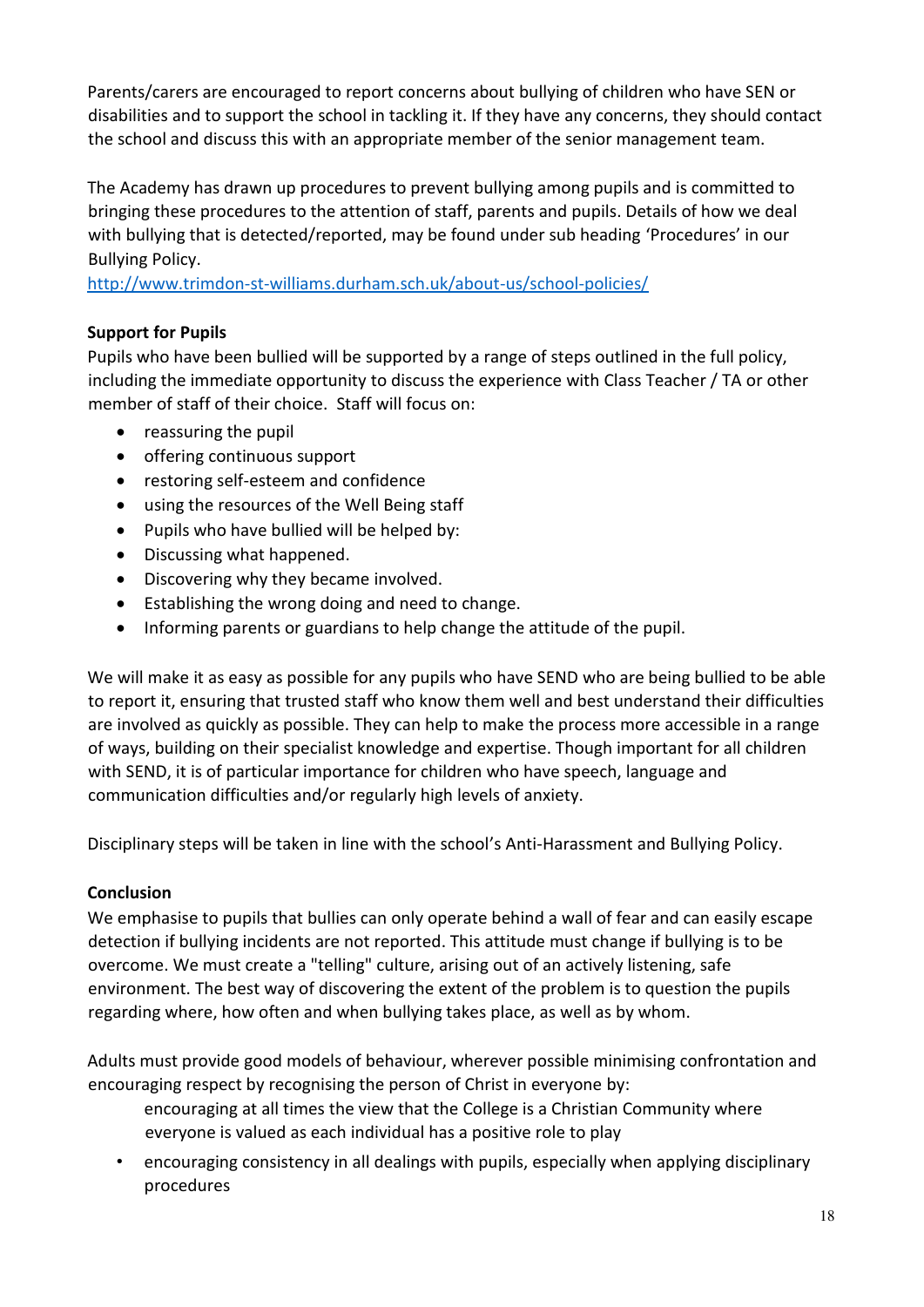- reasonably adapting procedures to match the emotional maturity of the child involved, for example, if disciplining a pupil with severely impaired cognition or one who is especially vulnerable. This will involve an intrinsic fairness, which all pupils will be taught to appreciate
- providing an appropriate curriculum for each pupil as well as an attractive and encouraging environment for the learning process to take place
- encouraging the notion that coping with bullying incidents is the responsibility of all members of staff, teaching and non-teaching

The SENDCO will co-ordinate all matters relating to this policy.

The motivations behind bullying behaviour will be considered to determine whether the perpetrator's safety may also be compromised. Where this is the case, appropriate support will be arranged via the pastoral system.

- We will routinely involve parents to ensure that they are clear that the school does not tolerate bullying and are aware of the procedures to follow if they believe that their child is being bullied. It is our aim that parents feel confident that the school will take any complaint about bullying seriously and resolve the issue in a way that protects the child, with the value of good behaviour reinforced at home.
- We will routinely involve pupils, so that all understand the academy's approach and are clear about the part they can play to prevent bullying, including when they find themselves as bystanders / observers.
- We are committed to regularly evaluating and updating our approach to take account of developments in technology, e.g. updating 'acceptable use' policies for computers.
- We implement disciplinary sanctions so that the consequences of bullying reflect the seriousness of the incident and others see that bullying is unacceptable.
- We openly discuss differences between people that could motivate bullying, such as religion, ethnicity, disability, gender or sexuality. Staff are encouraged to be mindful of their own language and that of their pupils to ensure all are aware that use of any prejudice-based language is unacceptable;
- We draw on the experience and expertise of anti-bullying organisations with a proven track record and / or specialised expertise in dealing with certain forms of bullying (e.g. downloading resources from Mencap's website or talking to colleagues in special schools.)
- We provide effective staff training, facilitated by SENDCO, ensuring that all staff understand the principles and purpose of the school's SEN Policy, our legal responsibilities regarding bullying, how to resolve problems, and where to seek support.
- We work with the wider community such as the police and children's services where bullying is particularly serious or persistent and where a criminal offence may have been committed.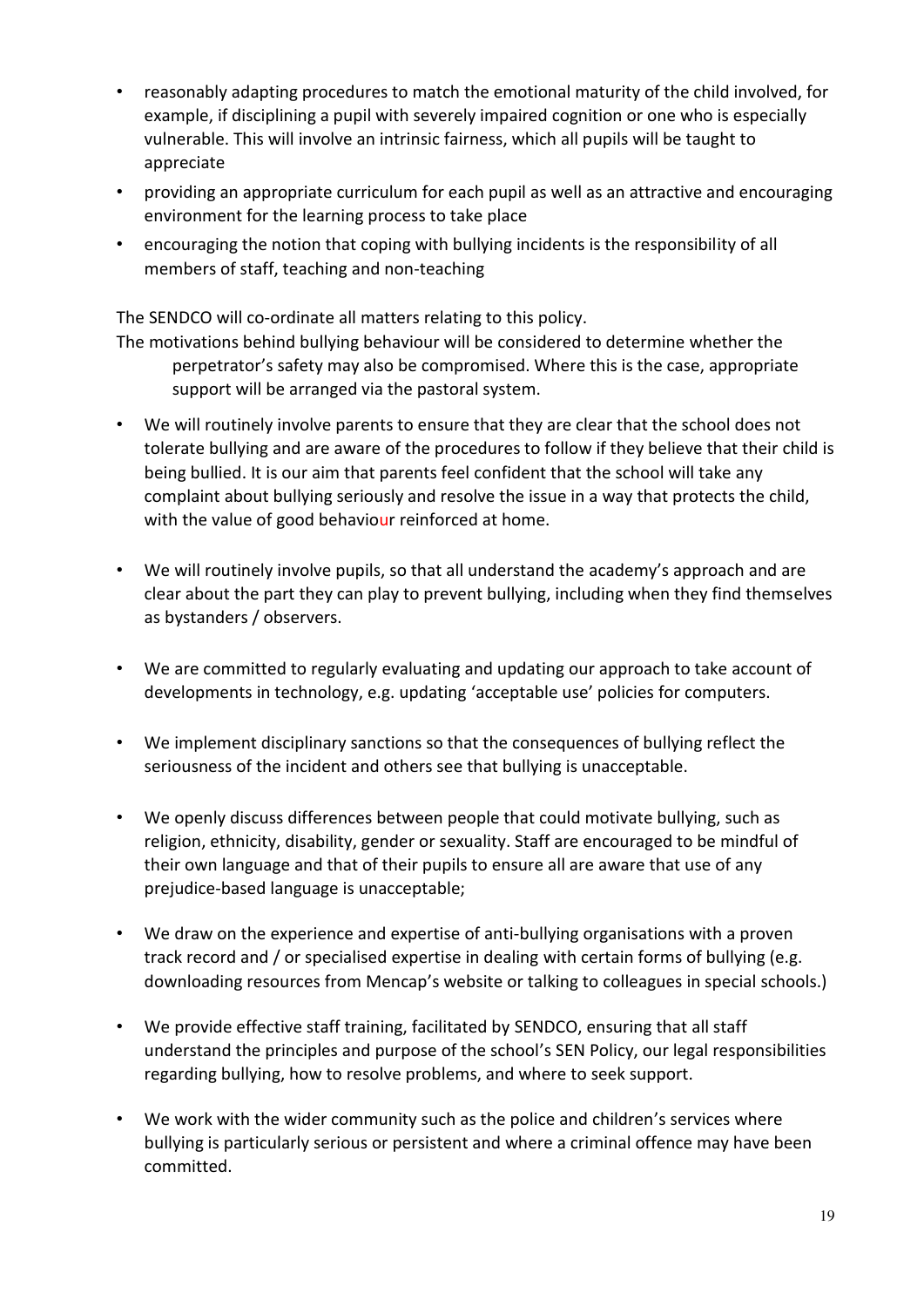We encourage pupils to feel able to report bullying which may have occurred outside school, including cyberbullying.

- We work at creating an inclusive environment, aware that this takes ongoing work and that complacency is dangerous in this field. We aspire in all we do to create a safe environment where pupils can openly discuss the cause of their bullying, without fear of further bullying or discrimination.
- We celebrate success as an important way of creating a positive school ethos around the issue.

## **APPENDICES**

Special educational needs and disability code of practice:  $0 - 25$  years, para 6.28 – 6.35 (DfE, July 2014)

Our Academy's SEN Information Report (and Contribution to the Local Offer) – St William's SEN Information Report

Regulation 51, Part 3, section 69(3)(a) of the Children and Families Act, 2014

The Five Year Forward View for Mental Health (Feb 2016)

'Mental Health and Behaviour in Schools,' Guidance, 2016, DfE

Other key agencies who regularly work in partnership with us to support families and pupils:

- *Educational Psychology*
- *Counselling Service/Child Psychotherapist*
- *Physiotherapists*
- *Occupational therapists*
- *Speech and Language therapists*
- *Visual Impairment Support Service*
- *CAMHs –Child and Adolescent Mental Health Service*
- *School Nurses – specialist NHS nursing services*
- *Child and Family Services.*
- *Durham Local Authority SEND Team*

#### Admissions Policy

'Supporting Children in School with Medical Conditions,' Bishop Hogarth Catholic Education Trust's website: [Supporting Children with Medical Conditions Policy.pdf](http://carmel.org.uk/wp-content/uploads/2015/04/Medical-Conditions-Policy.pdf)

'Supporting Children in School with Medical Conditions,' DfE May 2014 [www.sendgateway.org.uk](http://www.sendgateway.org.uk/)

'Intimate Care Policy,' 2015 Bishop Hogarth Catholic Education Trust

Accessibility Plan (see next page)